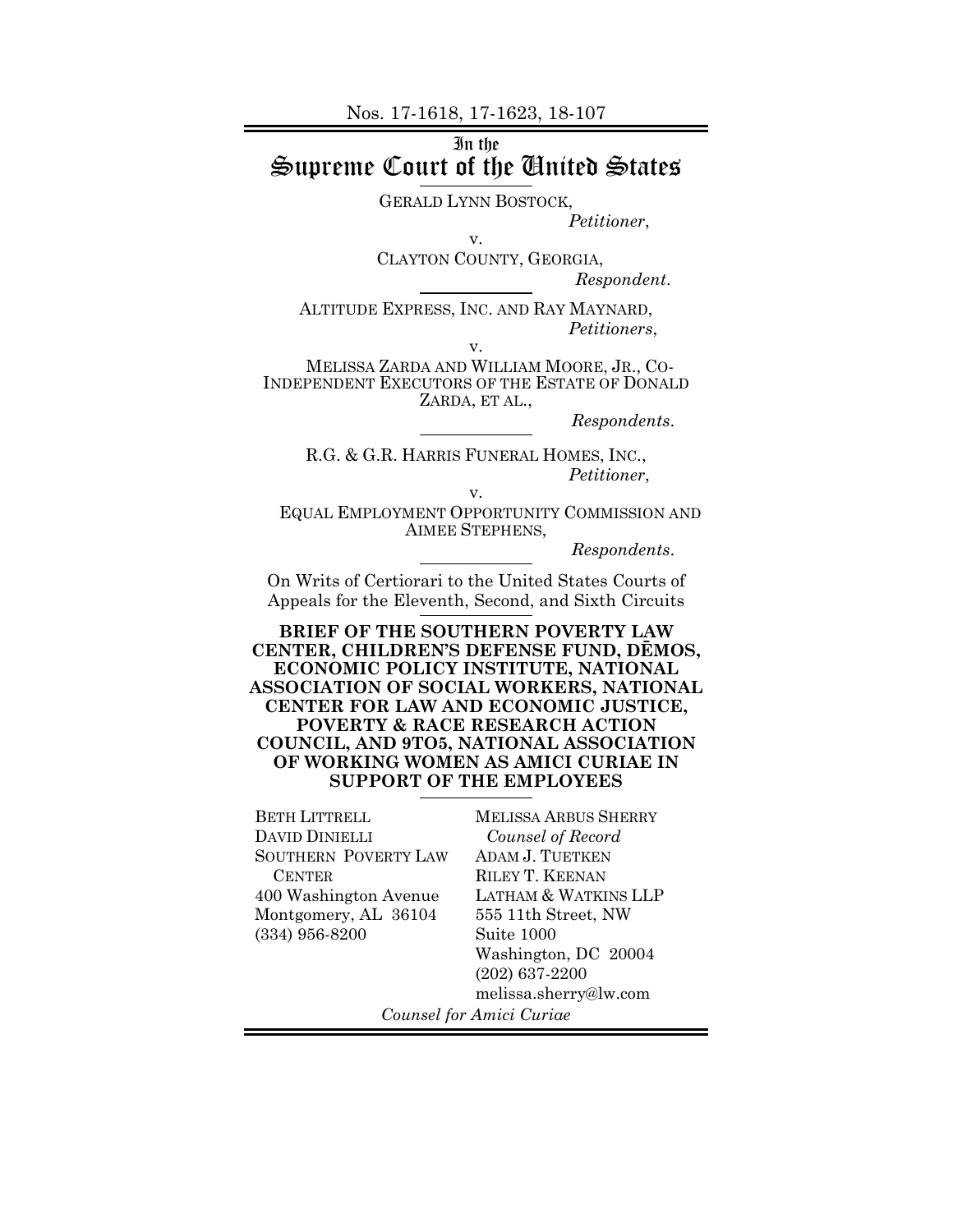### **TABLE OF CONTENTS**

|     |    |                   |                                                                                                      |           | Page |
|-----|----|-------------------|------------------------------------------------------------------------------------------------------|-----------|------|
|     |    |                   |                                                                                                      |           |      |
|     |    |                   | INTEREST OF AMICI CURIAE 1                                                                           |           |      |
|     |    |                   | INTRODUCTION AND SUMMARY OF                                                                          |           |      |
|     |    |                   |                                                                                                      |           |      |
| I.  |    | <b>EXPERIENCE</b> | LGBT PEOPLE, AND ESPECIALLY LGBT<br>WOMEN AND PEOPLE OF COLOR,<br>DISCRIMINATION IN THE WORKPLACE. 6 | SEX-BASED |      |
|     |    |                   | A. LGBT People Face Workplace<br>Discrimination At Alarming Rates7                                   |           |      |
|     |    |                   | B. Discrimination Is Even Worse For<br>LGBT Women and People Of Color10                              |           |      |
| II. |    |                   | THIS SEX-BASED DISCRIMINATION<br>CREATES AND COMPOUNDS<br>SIGNIFICANT INDIVIDUAL AND                 |           |      |
|     |    |                   | A. Without Title VII's Protections, LGBT<br>People Would Face Unemployment<br>And Associated Harms13 |           |      |
|     |    |                   | 1. Unemployment Harms LGBT                                                                           |           |      |
|     | 2. |                   | LGBT Unemployment Harms                                                                              |           |      |
|     | 3. |                   | LGBT Unemployment Harms<br>Children In Particular17                                                  |           |      |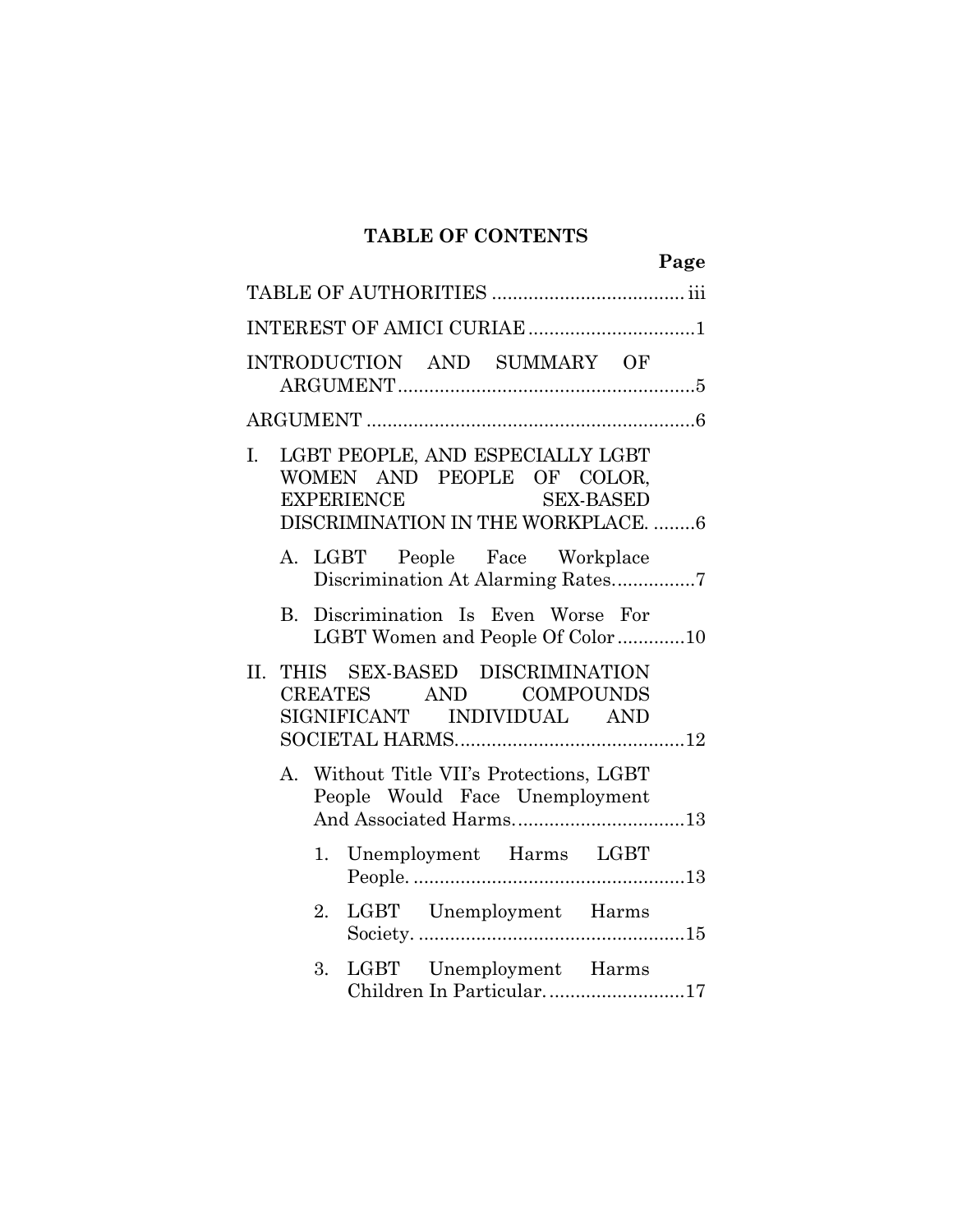# **TABLE OF CONTENTS—Continued**

# **Page**

| B. Without Title VII's Protections, LGBT |                             |  |                                  |  |
|------------------------------------------|-----------------------------|--|----------------------------------|--|
|                                          | People Would Face A Hostile |  |                                  |  |
|                                          |                             |  | Workplace And Associated Harms19 |  |
|                                          |                             |  |                                  |  |

ii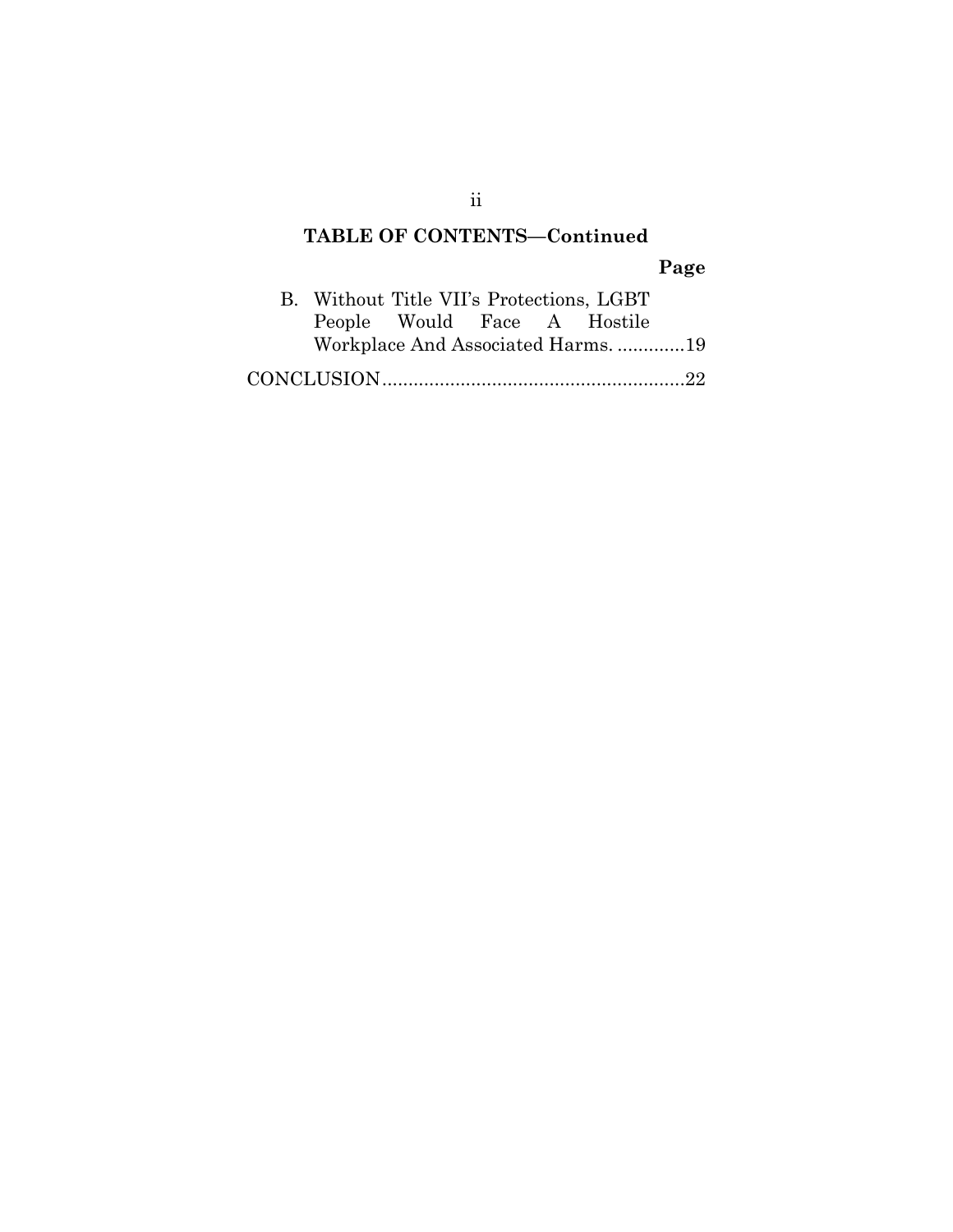### **TABLE OF AUTHORITIES**

### **CASES**

| Schroer v. Billington,                          |
|-------------------------------------------------|
| <i>Price Waterhouse v. Hopkins,</i>             |
| Oncale v. Sundowner Offshore Services,<br>Inc., |
| Obergefell v. Hodges,                           |
| Lam v. University of Hawai'i,                   |
| Harris v. Forklift Systems, Inc.,               |
| Frontiero v. Richardson,                        |

#### **OTHER AUTHORITIES**

Lindsay Abrams, *Study: People Who Come Out of the Closet Are Happier and Healthier*, The Atlantic: Health (Feb. 1, 2013), https://www.theatlantic.com/ health/archive/2013/02/study-peoplewho-come-out-of-the-closet-are-happierand-healthier/272740 ........................................... 20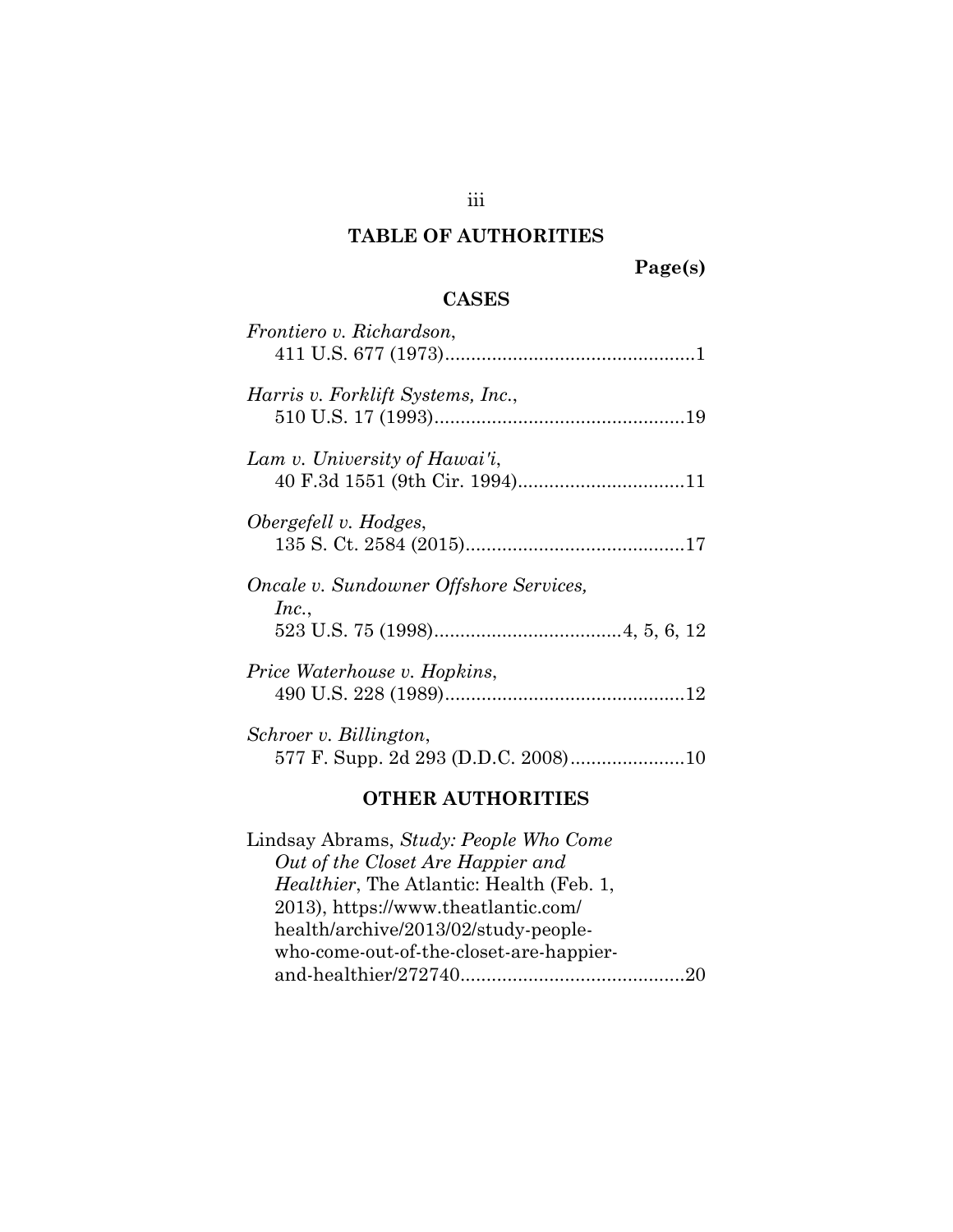| Bob Altemeyer, Changes in Attitudes<br>Toward Homosexuals, 42 J.                                                                                                                                                                                                                 |
|----------------------------------------------------------------------------------------------------------------------------------------------------------------------------------------------------------------------------------------------------------------------------------|
| Am. Acad. of Pediatrics Council on<br>Community Pediatrics, Poverty and<br>Child Health in the United States, 137<br>Pediatrics (2016),<br>https://pediatrics.aappublications.org/<br>content/pediatrics/137/4/e20160339.full.                                                   |
| Norman Anderssen, Does Contact with<br>Lesbians and Gays Lead to Friendlier<br>Attitudes? A Two Year Longitudinal<br><i>Study</i> , 12 J. Community & Applied Soc.                                                                                                               |
| Larisa Antonisse & Rachel Garfield, Henry<br>J. Kaiser Family Found., The<br>Relationship Between Work and Health:<br>Findings from a Literature Review<br>$(2018)$ , https://www.kff.org/medicaid/<br>issue-brief/the-relationship-between-<br>work-and-health-findings-from-a- |
| Rodney L. Bassett et al., Being a Good<br>Neighbor: Can Students Come to Value<br>Homosexual Persons?, 33 J. Psychol. &                                                                                                                                                          |

iv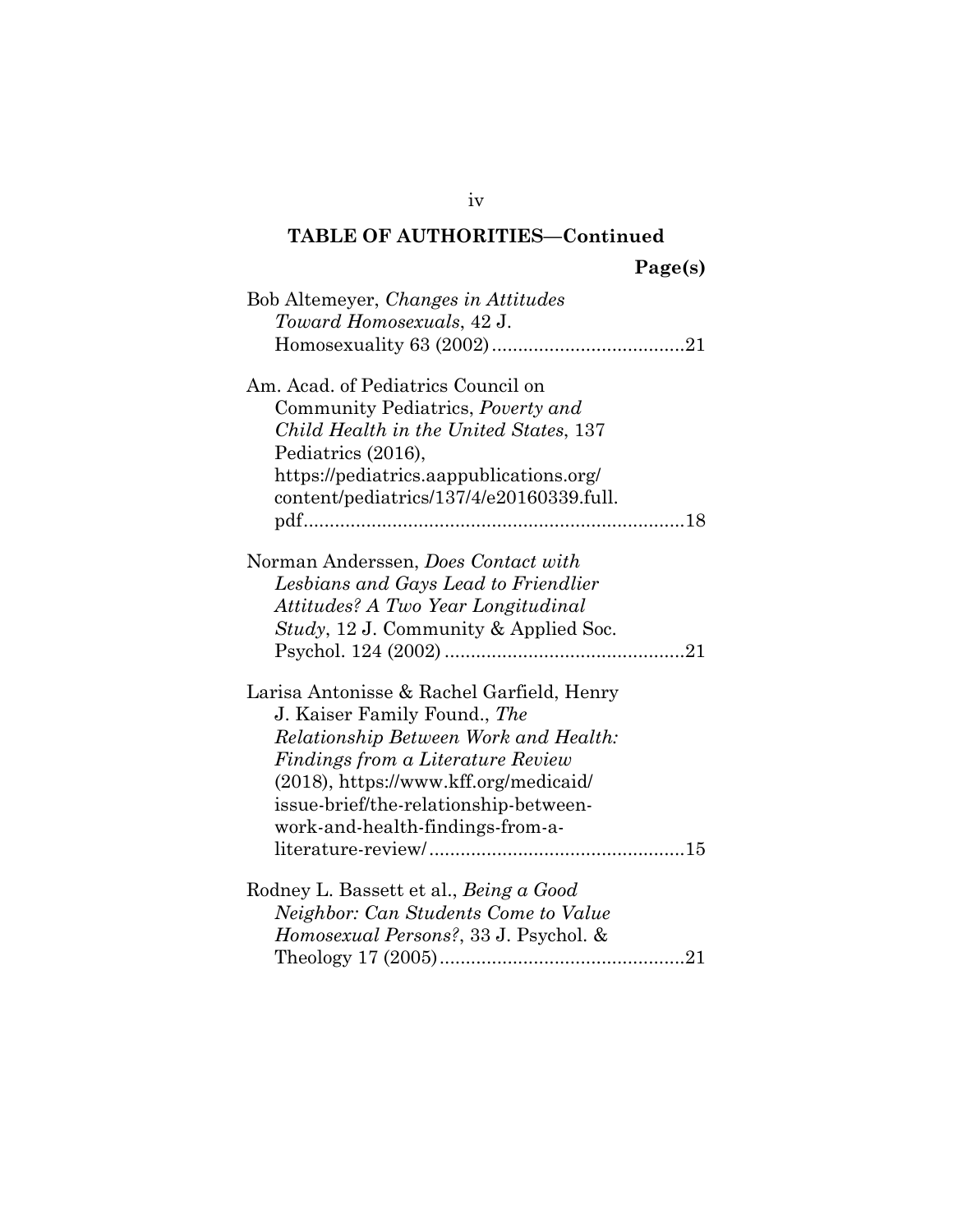**Page(s)** 

| Jennie E. Brand, <i>The Far-Reaching Impact</i> |
|-------------------------------------------------|
| of Job Loss and Unemployment,                   |
| 41 Annual Review of Sociology 359               |
| $(2015)$ , https://www.ncbi.nlm.nih.gov/        |
| pmc/articles/PMC4553243/pdf/                    |
|                                                 |
| Crosby Burns, Ctr. for Am. Progress, The        |
| Costly Business of Discrimination (2012),       |
| https://www.americanprogress.org/               |
| wp-content/uploads/issues/2012/                 |
|                                                 |
| Children's Def. Fund, <i>Ending Child</i>       |
| Poverty Now (2019),                             |
| https://www.childrensdefense.org/               |
| wp-content/uploads/2019/04/Ending-              |
|                                                 |
| Daniel DellaPosta, Gay Acquaintanceship         |
| and Attitudes toward Homosexuality: A           |
| <i>Conservative Test, 4 Socious:</i>            |
| Sociological Research for a Dynamic             |
|                                                 |

v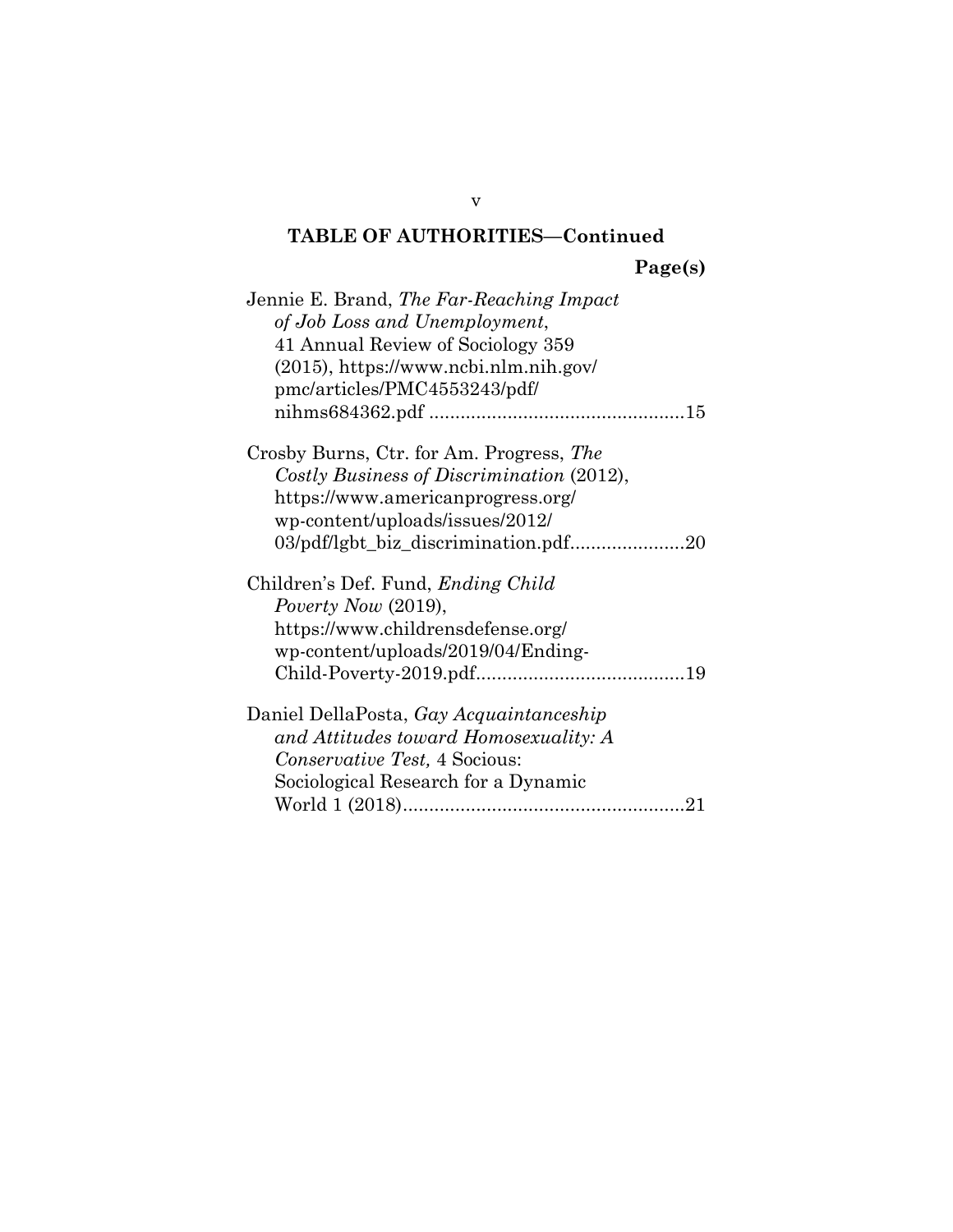**Page(s)** 

| Laura E. Durso & Gary J. Gates,            |
|--------------------------------------------|
| The Williams Inst., Serving Our            |
| Youth: Findings from a National            |
| <b>Survey of Service Providers Working</b> |
| with Lesbian, Gay, Bisexual, and           |
| Transgender Youth Who Are                  |
| Homeless or At Risk of Becoming            |
| Homeless (2012),                           |
| https://williamsinstitute.law.ucla.edu/    |
| wp-content/uploads/Durso-Gates-            |
| LGBT-Homeless-Youth-Survey-July-           |
|                                            |
|                                            |
| <b>Employment Non-Discrimination Act:</b>  |
| <i>Ensuring Opportunity for All</i>        |
| Americans: Hearing on S. 1584 Before       |
| the S. Comm. on Health, Education,         |
| Labor, & Pensions, 111th Cong.             |
| $(2009)$ , https://www.govinfo.gov/        |
| content/pkg/CHRG-111shrg75804/             |
|                                            |
| Laura Frazier, Multnomah Education         |
| Service District terminates 2014 teacher   |
| of the year, The Oregonian (Apr. 3,        |
|                                            |
|                                            |
| Andrew Garner, Ambivalence, the            |
| Intergroup Contact Hypothesis, and         |
| Attitudes about Gay Rights, 41 Pol. &      |
|                                            |

vi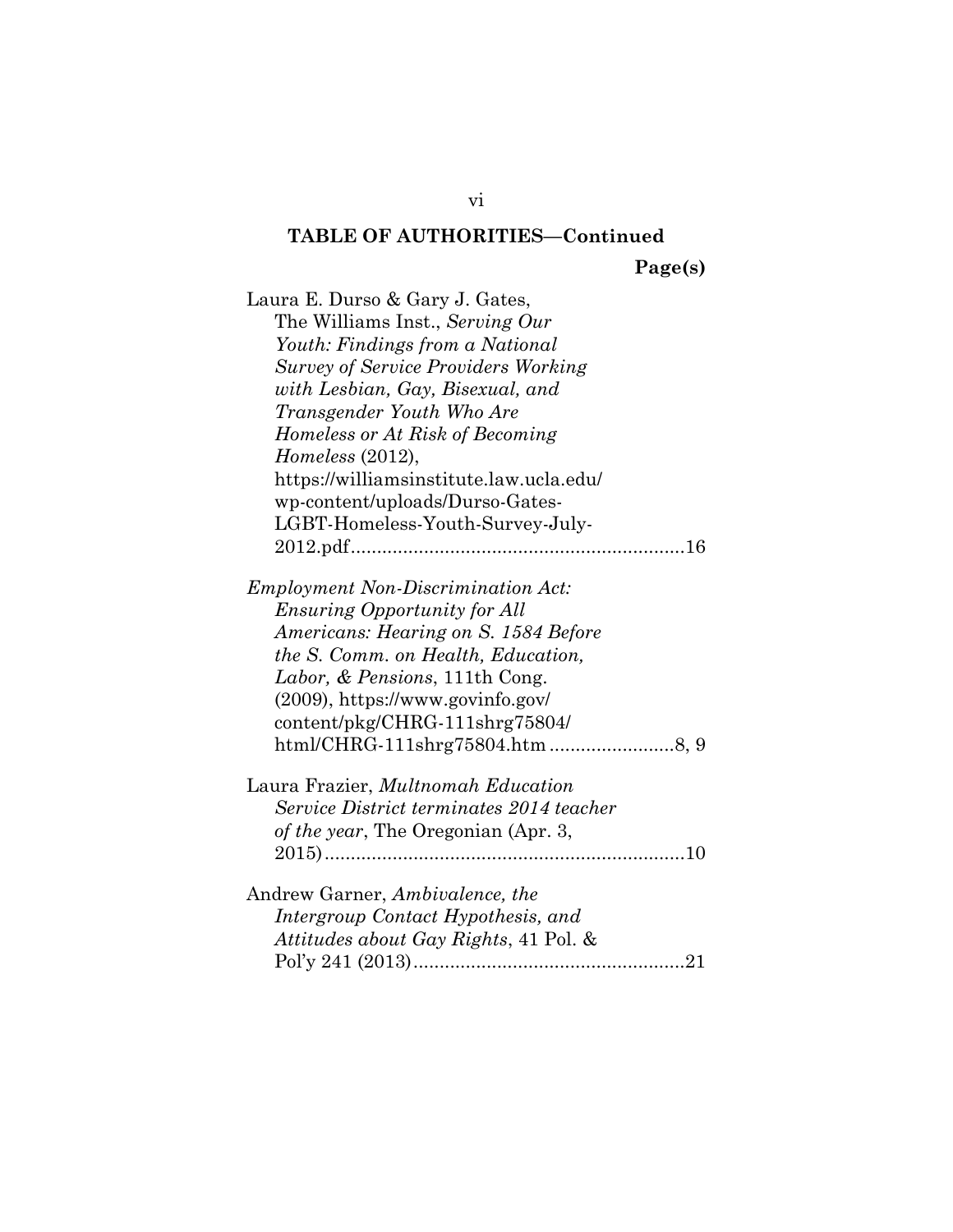**Page(s)** 

| Gary J. Gates, The Williams Inst.,             |
|------------------------------------------------|
| Demographics of Married and                    |
| <b>Unmarried Same-Sex Couples: Analyses</b>    |
| of the 2013 American Community                 |
| <i>Survey</i> (2015),                          |
| http://williamsinstitute.law.ucla.edu/         |
| wp-content/uploads/Demographics-               |
| Same-Sex-Couples-ACS2013-March-                |
|                                                |
|                                                |
| Gary J. Gates, The Williams Inst., <i>LGBT</i> |
| Parenting in the United States (2013),         |
| https://williamsinstitute.law.ucla.edu/        |
| wp-content/uploads/LGBT-                       |
|                                                |
| Henry J. Kaiser Family Found.,                 |
| Key Facts about the Uninsured                  |
| Population (2018), http://files.kff.org/       |
| attachment/fact-sheet-key-facts-about-         |
|                                                |
|                                                |
| Human Rights Campaign, A Workplace             |
| Divided: Understanding the Climate             |
| for LGBTQ Workers Nationwide                   |
| $(2018)$ , https://assets2.hrc.org/files/      |
| assets/resources/AWorkplaceDivided-            |
| 2018.pdf?_ga=2.13533047.193655081              |
| 7.1559825772-618228148.1559825772 19           |

vii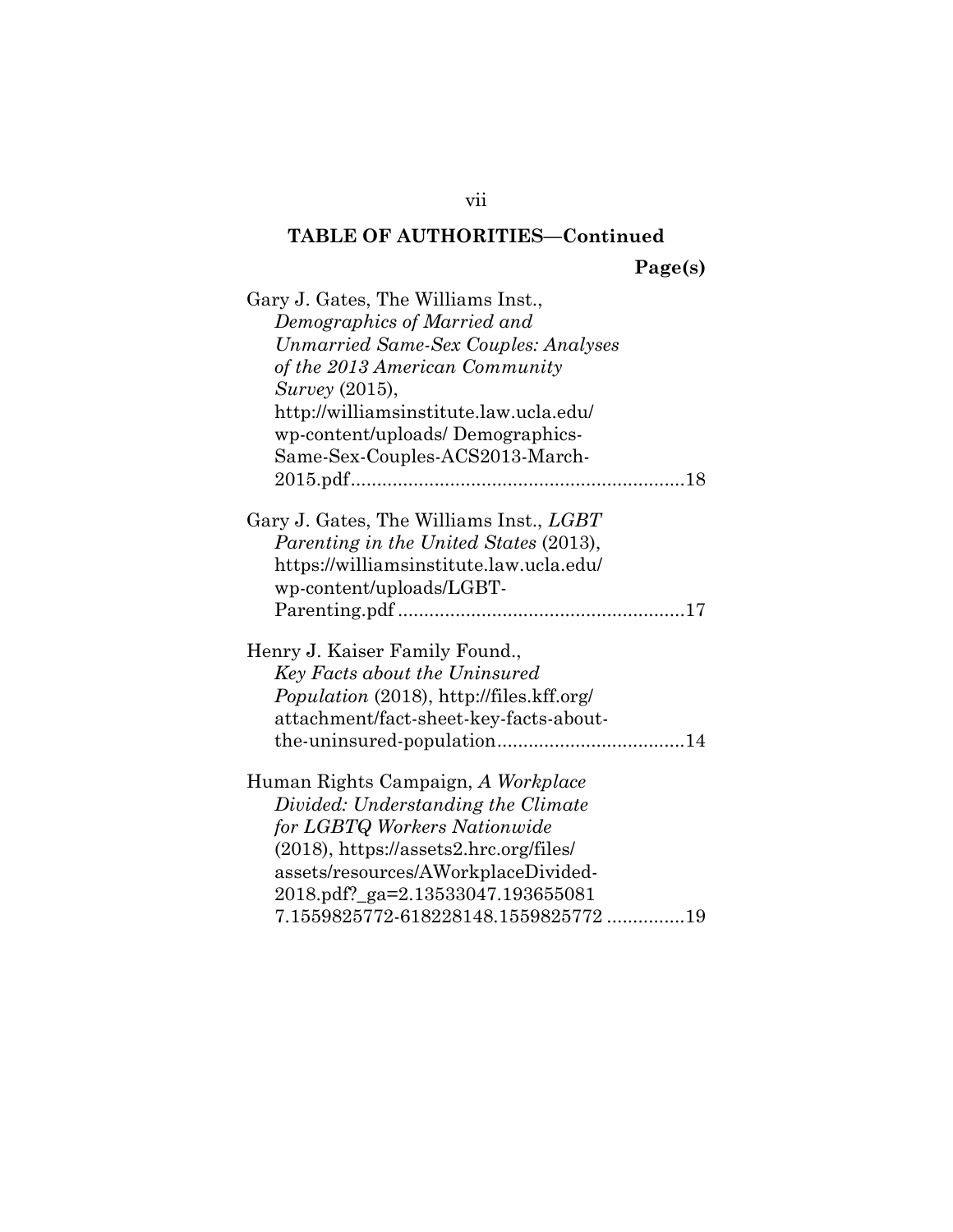**Page(s)** 

| Human Rights Campaign, The Cost of the<br>Closet and the Rewards of Inclusion<br>$(2014)$ , http://assets2.hrc.org/files/<br>assets/resources/Cost_of_the_Closet_                                                                                                                                              |
|----------------------------------------------------------------------------------------------------------------------------------------------------------------------------------------------------------------------------------------------------------------------------------------------------------------|
| Serene Lei, Urban Inst., 27 Weeks and<br>Counting: Long-Term Unemployment in<br>America (2013), http://apps.urban.org/                                                                                                                                                                                         |
| features/longtermunemployment/                                                                                                                                                                                                                                                                                 |
| Christy Mallory et al., The Williams Inst.,<br>The Economic Impact of Stigma and<br>Discrimination Against LGBT People in<br>Georgia (2017),<br>http://williamsinstitute.law.ucla.edu/wp<br>-content/uploads/Economic-Impact-of-<br>Discrimination-and-Stigma-against-<br>LGBT-People-in-Georgia-FINAL-4.pdf17 |
| Emma Mishel, <i>Discrimination</i> against<br>Queer Women in the U.S. Workforce: A<br><i>Résumé Audit Study</i> , Socious:<br>Sociological Research for a Dynamic<br>World 1-13 (2016),<br>https://journals.sagepub.com/doi/pdf/                                                                               |

viii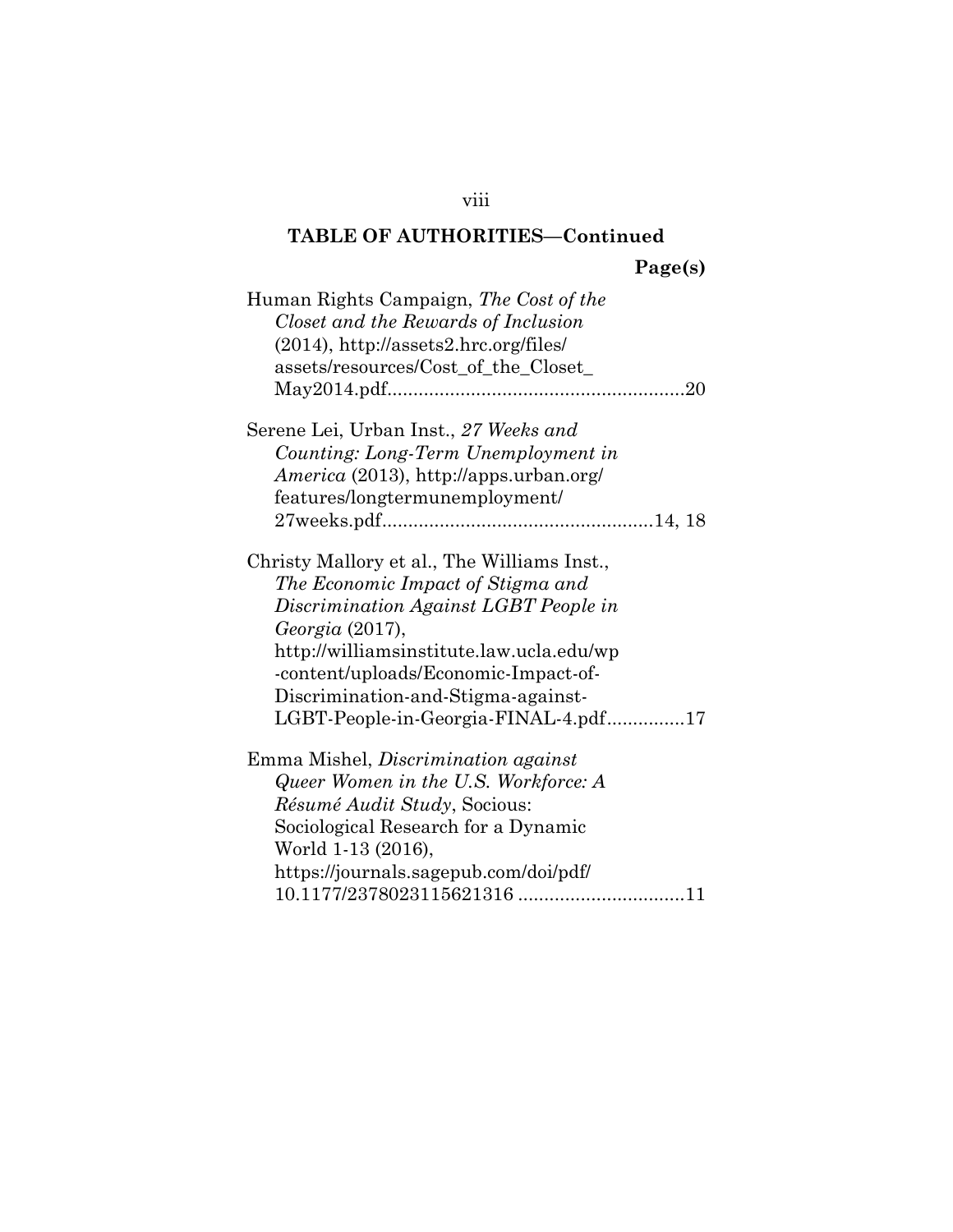**Page(s)** 

| Lawrence Mishel & Heidi Shierholz, Econ.      |
|-----------------------------------------------|
| Pol'y Inst., Sustained, High Joblessness      |
| Causes Lasting Damage to Wages,               |
| Benefits, Income, and Wealth (2011),          |
| https://www.epi.org/files/temp2011/           |
| BriefingPaper324_FINAL%20%283%29              |
|                                               |
| Nat'l Law Ctr. on Homelessness & Child        |
| Poverty, <i>Homelessness in America</i> :     |
| Overview of Data and Causes (2015),           |
| https://nlchp.org/wp-content/uploads/         |
| 2018/10/Homeless_Stats_Fact_Sheet.pdf16       |
| Austin Nichols & Zachary J. McDade,           |
| Long-Term unemployment and poverty            |
| <i>produce a vicious cycle</i> , Urban Inst.: |
| Urban Wire: Income and Wealth (Sept.          |
| 17, 2013), https://www.urban.org/urban-       |
| wire/long-term-unemployment-and-              |
|                                               |
| Alexander M. Nourafshan, The New              |
| <i>Employment Discrimination: Intra-</i>      |
| LGBT Intersectional Invisibility and the      |
| Marginalization of Minority Subclasses        |
| <i>in Antidiscrimination Law</i> , 24 Duke J. |
| Gender L. & Pol'y 107 (2017) 11               |

ix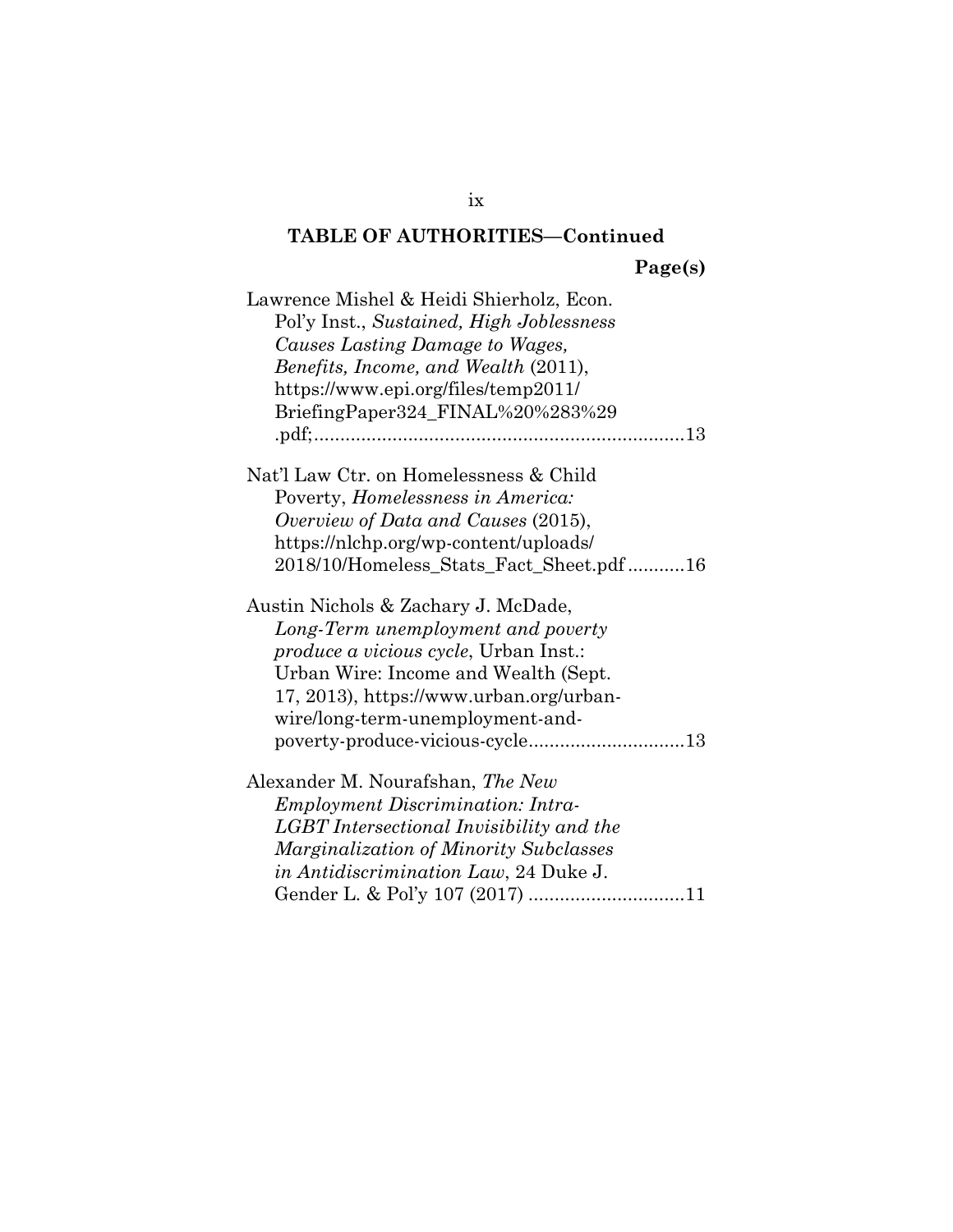**Page(s)** 

| NPR et al., <i>Discrimination in America</i> :<br><i>Experiences and Views of LGBTQ</i><br><i>Americans</i> (2017),<br>https://www.npr.org/documents/<br>2017/nov/npr-discrimination-lgbtq-                                                                                                 |
|---------------------------------------------------------------------------------------------------------------------------------------------------------------------------------------------------------------------------------------------------------------------------------------------|
| Helaine Olen, Even the Insured Often Can't<br>Afford Their Medical Bills, The Atlantic<br>(June 18, 2017),<br>https://www.theatlantic.com/<br>business/archive/2017/06/medical-                                                                                                             |
| Jennifer C. Pizer et al., <i>Evidence of</i><br>Persistent and Pervasive Workplace<br>Discrimination Against LGBT People:<br>The Need for Federal Legislation<br>Prohibiting Discrimination and<br>Providing for Equal Employment<br><i>Benefits</i> , 45 Loy. L.A. L. Rev. 715 (2012)8, 19 |
| Caitlin Rooney et al., Ctr. for Am.<br>Progress, Protecting Basic Living<br>Standards for LGBTQ People (2018),<br>https://cdn.americanprogress.org/<br>content/uploads/2018/08/10095627/<br>LGBT-BenefitCuts-report.pdf 15, 16                                                              |

x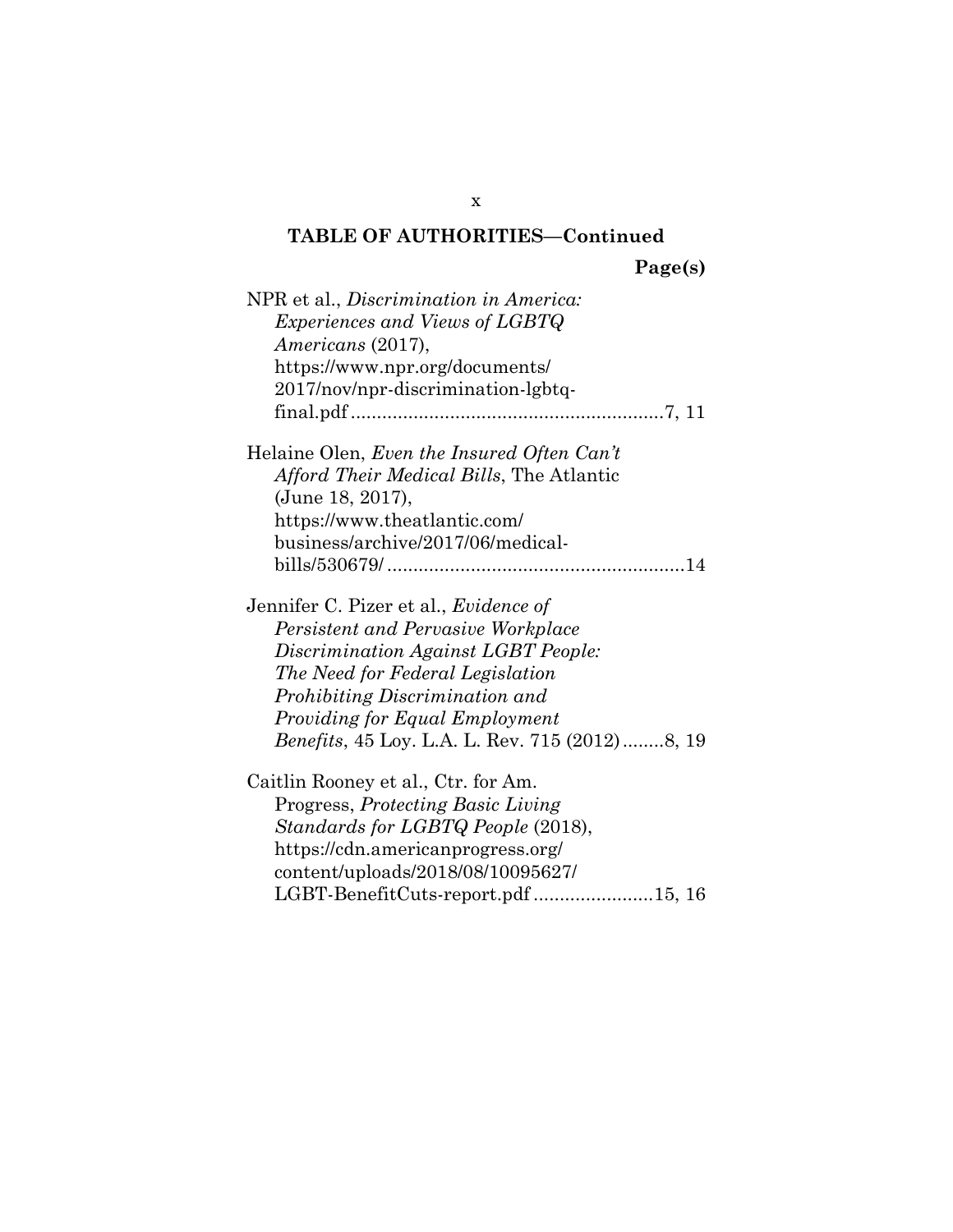**Page(s)** 

| Amanda Sakuma, South Carolina police<br>chief fired for being gay? Yup, that can<br><i>happen</i> , MSNBC (Apr. 24, 2014),<br>http://www.msnbc.com/msnbc/<br>crystal-moore-south-carolina-29-states-                                              |
|---------------------------------------------------------------------------------------------------------------------------------------------------------------------------------------------------------------------------------------------------|
| Brad Sears & Christy Mallory, The<br>Williams Inst., Documented Evidence of<br><b>Employment Discrimination &amp; Its</b><br><i>Effects on LGBT People</i> (2011),<br>http://williamsinstitute.law.ucla.edu/<br>wp-content/uploads/Sears-Mallory- |
| Gordon Waddell & A. Kim Burton,<br>Is Work Good for Your Health and Well-<br>Being? (2006),<br>https://assets.publishing.service.gov.uk/<br>government/uploads/system/<br>uploads/attachment_data/file/<br>214326/hwwb-is-work-good-for-you.pdf15 |
| U.S. Comm'n on Civil Rights, Working for<br>Inclusion (2017), https://www.usccr.gov/<br>pubs/docs/LGBT_Employment_                                                                                                                                |

xi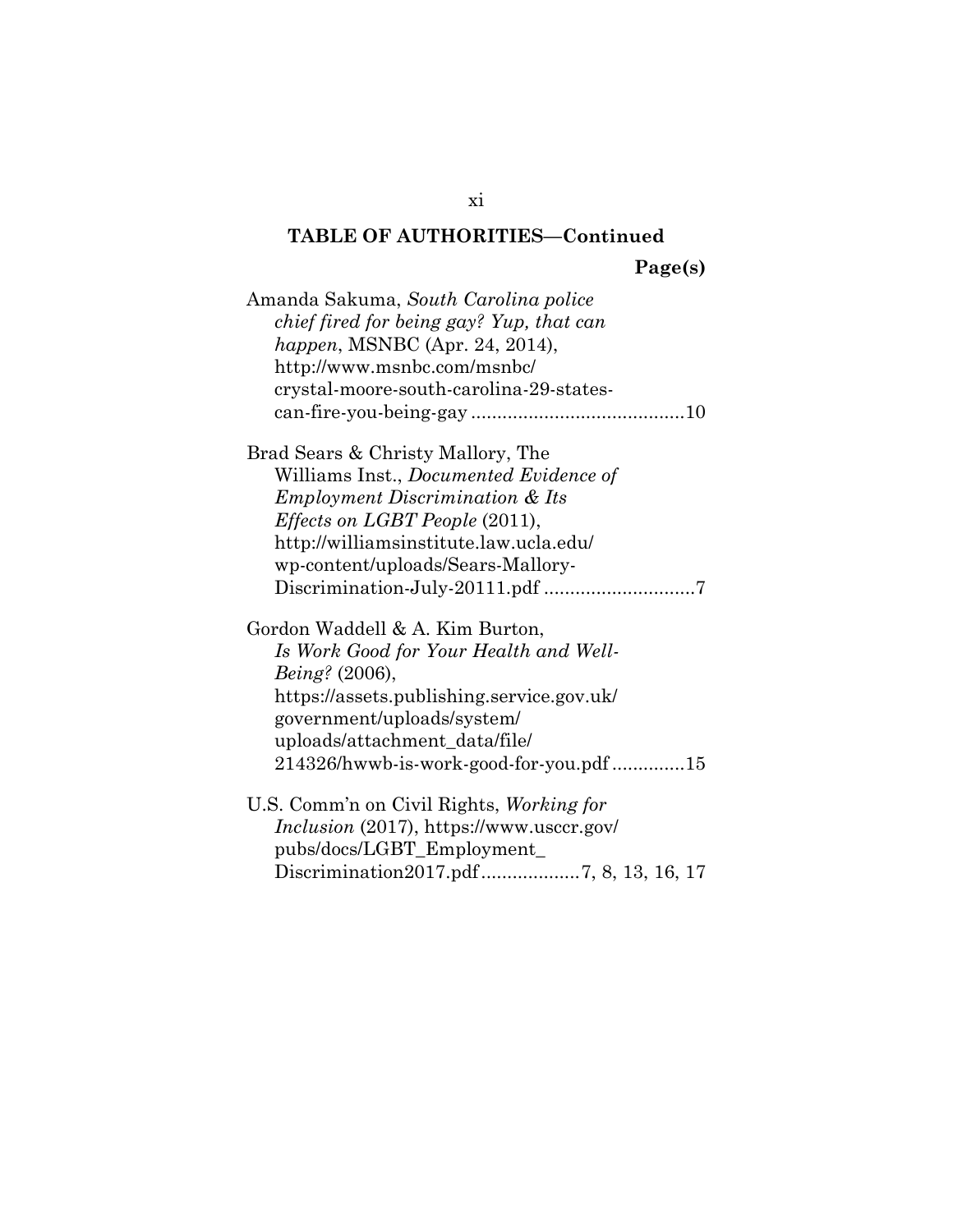**Page(s)** 

Univ. of Wisc.-Madison Inst. for Research on Poverty, *Reducing Health Disparities by Poverty Status* (2015), https://www.irp.wisc.edu/wp/wpcontent/uploads/2018/05/PB4-Proven PoliciesToReduceHealthDisparities.pdf ............. 14

The Williams Inst., *Adult LGBT Population in the United States* (2019), https://williamsinstitute.law.ucla. edu/wp-content/uploads/LGBT-Population-Estimates-March-2019.pdf ...................7

xii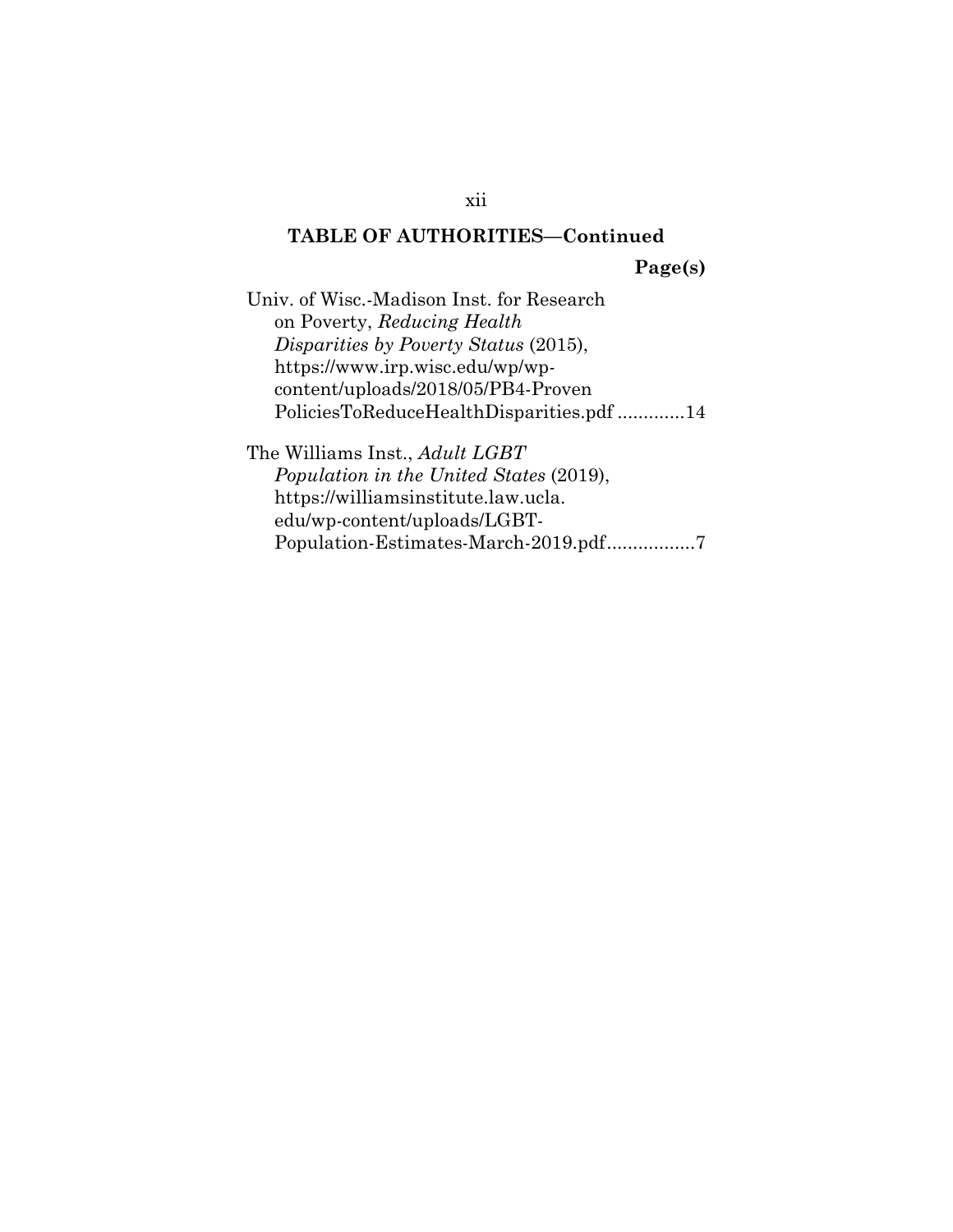### **INTEREST OF AMICI CURIAE1**

Amici curiae are civil rights, anti-poverty, and child and family welfare organizations dedicated to eradicating poverty, its associated harms, and its causes. One common cause of poverty is unequal access to employment due to discrimination. The questions presented in these cases speak directly to workplace discrimination. As organizations that fight discrimination and poverty, amici have a substantial interest in the resolution of those questions.

The Southern Poverty Law Center ("SPLC") is a non-profit civil rights organization dedicated to fighting hate and bigotry and seeking justice for the most vulnerable members of society. Since its founding in 1971, SPLC has won numerous landmark legal victories on behalf of the exploited, the powerless, and the forgotten. As part of its work, SPLC has served as counsel for lesbian, bisexual, gay, or transgender ("LGBT") persons asserting their constitutional or civil rights and has filed multiple briefs in this Court and the courts of appeals. In particular, SPLC appeared as counsel of record in *Frontiero v. Richardson*, 411 U.S. 677 (1973), a critical sex-discrimination case which paved the way

l

<sup>1</sup> No counsel for a party authored this brief in whole or in part; and no such counsel or any party made a monetary contribution intended to fund the preparation or submission of this brief. No person or entity, other than amici, their members, and their counsel, made a monetary contribution intended to fund the preparation or submission of this brief. The parties have consented to the filing of this brief. The employers have filed a blanket consent with the Court, and the employees have provided written consent.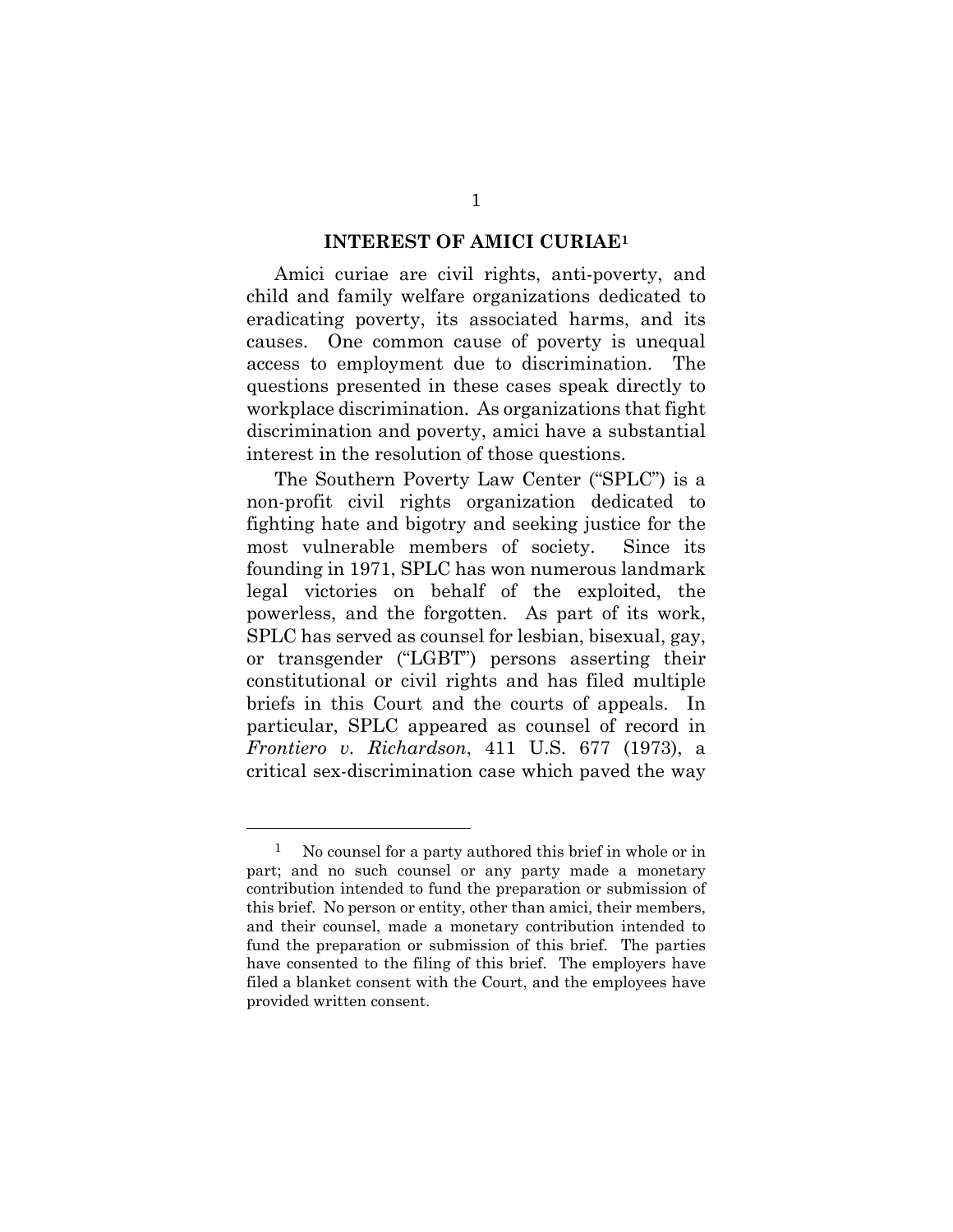for this Court's subsequent holding that intermediate scrutiny applies to gender-based classifications.

The Children's Defense Fund ("CDF") is a national non-profit child advocacy organization that has worked relentlessly for more than 40 years to ensure a level playing field for all children. CDF champions policies and programs that lift children out of poverty, protect them from abuse and neglect, and ensure their access to health care, quality education, and a moral and spiritual foundation. CDF advocates nationwide on behalf of children to ensure children are always a priority, paying particular attention to the needs of poor children, children of color, and those with disabilities.

Dēmos is a dynamic think-and-do tank that powers the movement for a just, inclusive, multiracial democracy. Founded in 2000, Dēmos brings litigation, conducts original research, and engages in advocacy and strategic communications to advance economic justice and remove barriers to political participation. The organization's anti-poverty work focuses on research and policy solutions to overcome racial and economic inequality. The organization is deeply involved in the Black Census Project, which explores economic issues faced by LGBT people of color, including low pay. Dēmos' race-forward state policy platform, *Everyone's America: State Policies for an Equal Say in Our Democracy and an Equal Chance in Our Economy*, requires, as a component, guaranteed fair employment for LGBT people, precisely because harassment and discriminatory hiring, firing, promotions, and pay continue to shape the U.S. labor markets in ways that systemically disadvantage people of color and LGBT workers, among others.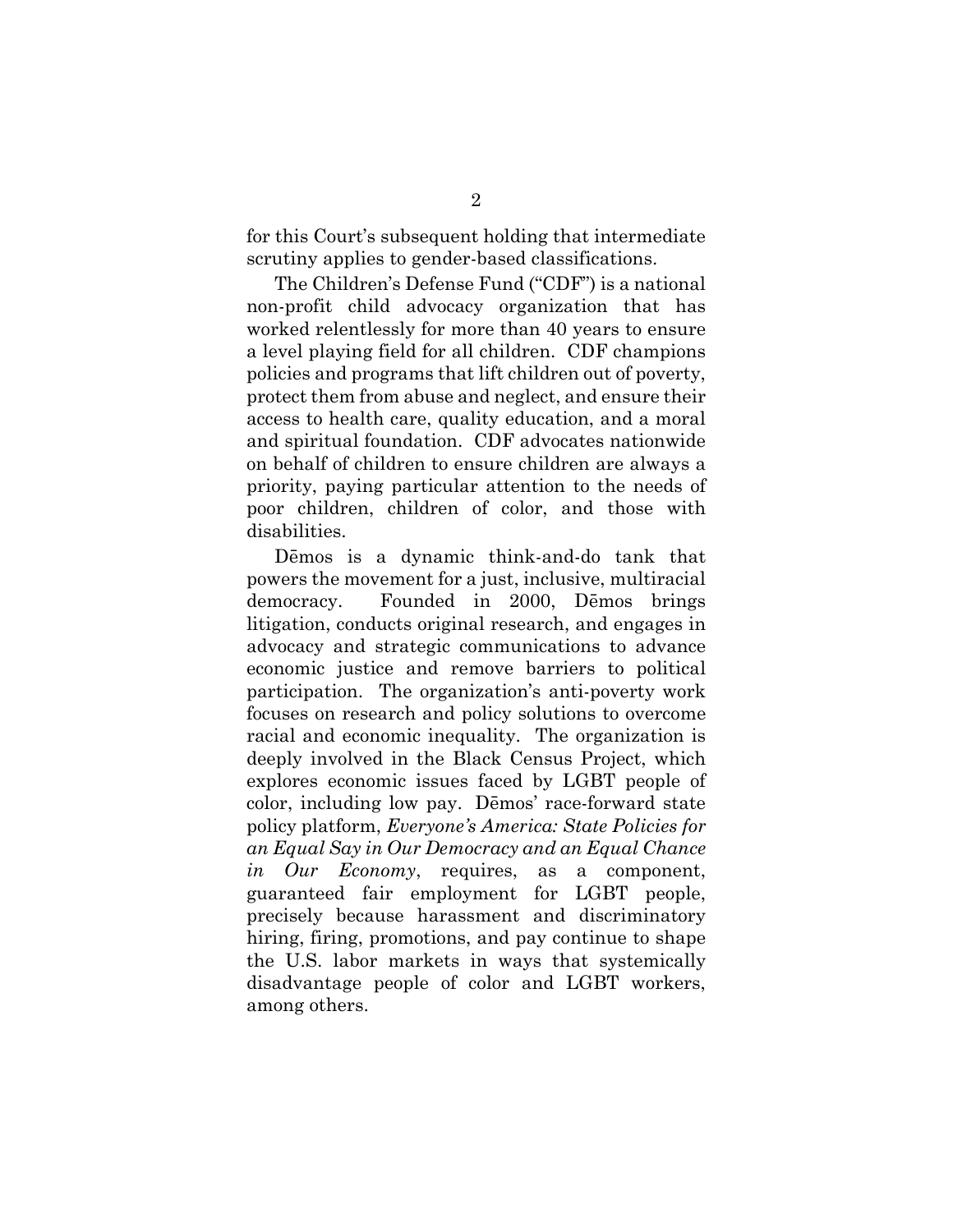The Economic Policy Institute ("EPI") is a nonprofit organization with over 30 years of experience analyzing the effects of economic policy on the lives of American's working families. EPI strives to protect and improve the economic conditions of working people. EPI is concerned that all employees enjoy the full protections of labor and employment laws. As part of its work, EPI has participated as amicus curiae in numerous cases involving workers' rights and economic justice.

The National Association of Social Workers ("NASW"), established in 1955, is the largest association of professional social workers in the United States, with over 120,000 members in 55 chapters. As part of its mission to improve the quality and effectiveness of social work practice, NASW promulgates professional standards through the NASW Code of Ethics, provides continuing education, and develops policy statements on issues of importance to the social work profession. Consistent with those policy statements, NASW supports the adoption of local, state, federal, and international policies and legislation that ban all forms of discrimination based on sexual orientation.

The National Center for Law and Economic Justice has decades of experience litigating in state and federal courts nationwide to protect and promote the economic security of low-income families and individuals, and as part of that advocacy has worked to protect access to the courts for these individuals.

The Poverty & Race Research Action Council ("PRRAC"), a 20-year-old civil rights policy organization based in Washington, D.C., is committed to bringing the insights of social science research to the fields of civil rights and poverty law. PRRAC's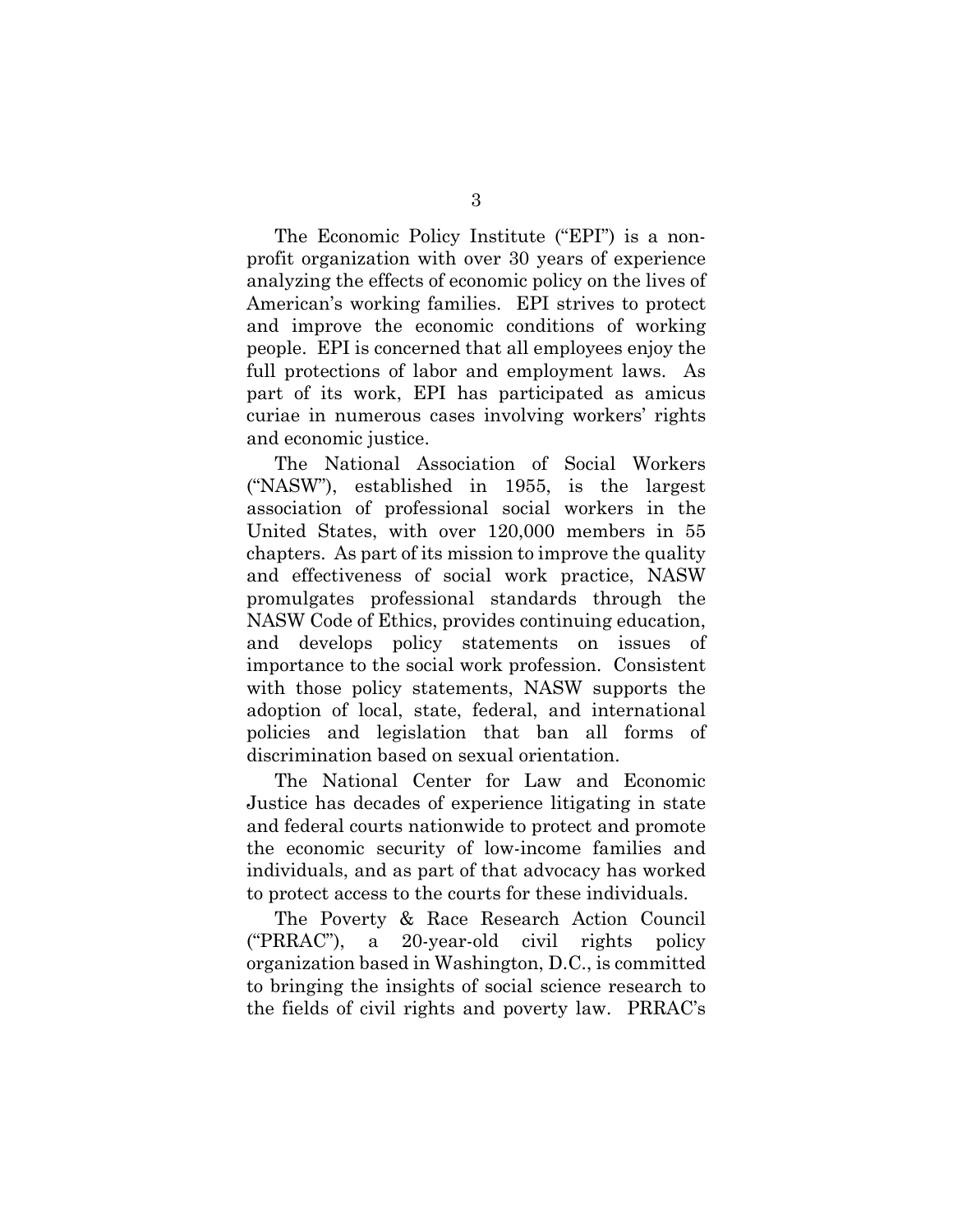work focuses on the government's role in creating and remedying patterns of structural racism, in particular the causes and consequences of racial and economic segregation. PRRAC seeks to understand and address the long term consequences of such policies for low-income families of color, especially across generations.

9to5, National Association of Working Women ("9to5") is a grassroots, member-led organization. With 45 years of experience in the field, 9to5 continues to advocate for equality at the intersections of gender, class, and racial and ethnic justice. 9to5 works on issues that are directly impacted by our membership. 9t5's members are working women, men and those who identify as gendernonconforming—across gender, class, racial and ethnic divides. 9to5's work is to end discrimination in the workplace and beyond, and to win good jobs for the formerly incarcerated, higher wages and equal pay, work/family policies, child care and other work and income supports, and to advance the growing movement toward a more equitable society.

As national organizations with substantial expertise in eradicating discriminatory practices that drive poverty, as well as racial and gender inequality, and who see firsthand the devastating effects that poverty has on families and communities, amici have obtained critical insight into the real-world consequences of the legal issues pending before this Court. This brief shares that expertise and insight with the Court. In particular, this brief focuses on the harmful effects of employment discrimination against LGBT people—especially LGBT women, people of color, and those in small, rural communities—and its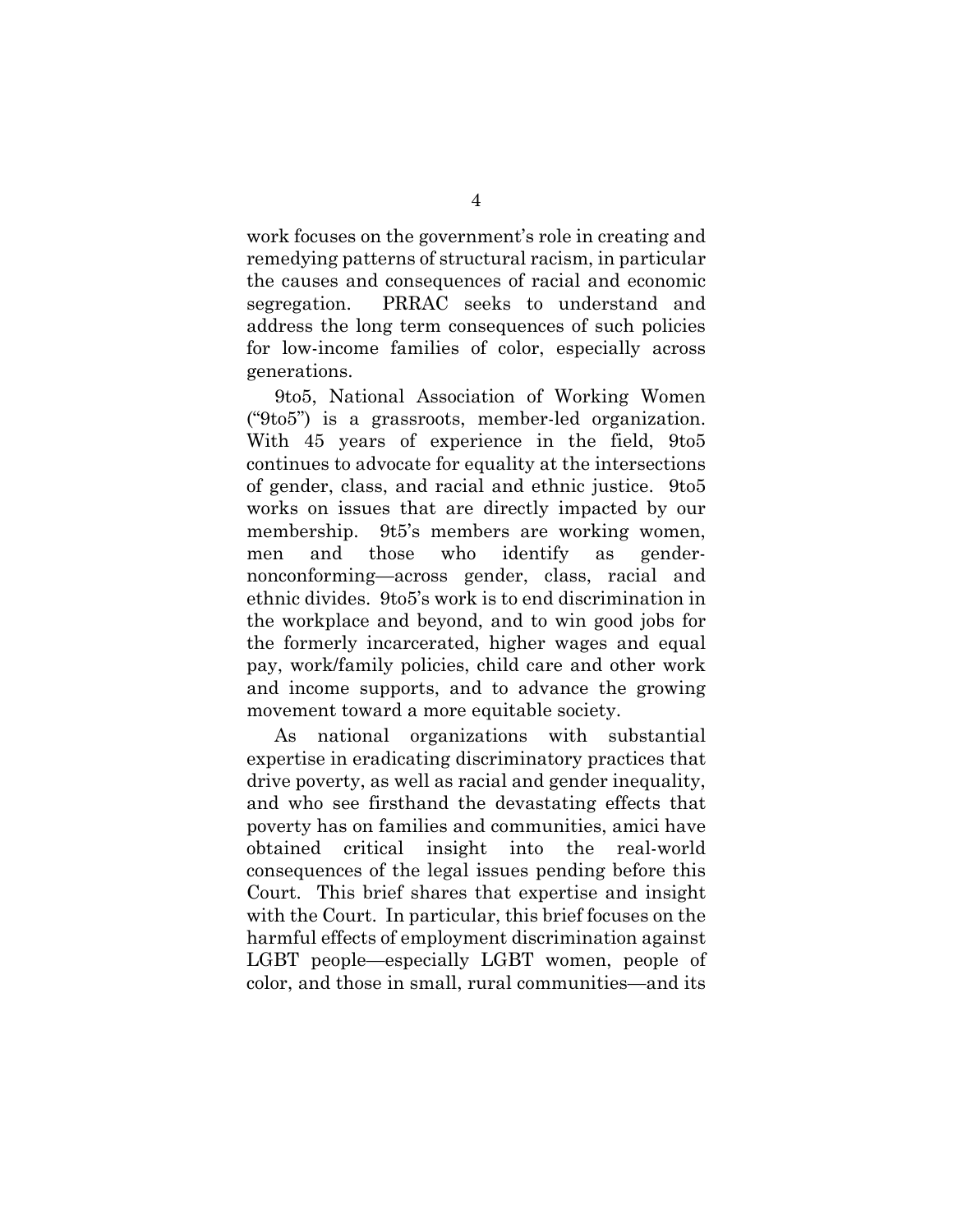impact on those individuals, their families, and the community at large.

### **INTRODUCTION AND SUMMARY OF ARGUMENT**

As this Court has explained, discrimination in employment based on sex is an "evil" which Title VII prohibits. *Oncale v. Sundowner Offshore Servs., Inc.*, 523 U.S. 75, 79–80 (1998). That discrimination can take many forms, and is actionable so long as an employee can show that the discrimination was "because of [an individual's] sex." *Id.* at 80. The employees in these cases have explained why LGBT discrimination is a form of discrimination "because of sex." *Id.* Amici agree fully. What this brief will explain is how pervasive and far-reaching that "evil" in fact is.

LGBT people experience sex-based discrimination in the workplace at alarming rates. This discrimination ranges from being denied a job to enduring daily insults. And the discrimination is particularly pronounced for LGBT women and people of color.Such discrimination is a harm in and of itself.

But workplace discrimination against LGBT people leads to a cascade of other harms. Without legal protection from discrimination, an LGBT person could become unemployed, if not entirely unemployable, in many communities and sectors. Such unemployment, in turn, negatively affects access to healthcare and housing, as well as that person's health. And LGBT people are not the only victims. Joblessness increases the need for government assistance programs and reduces overall economic output. And, perhaps most tragically, unemployment and unstable employment harm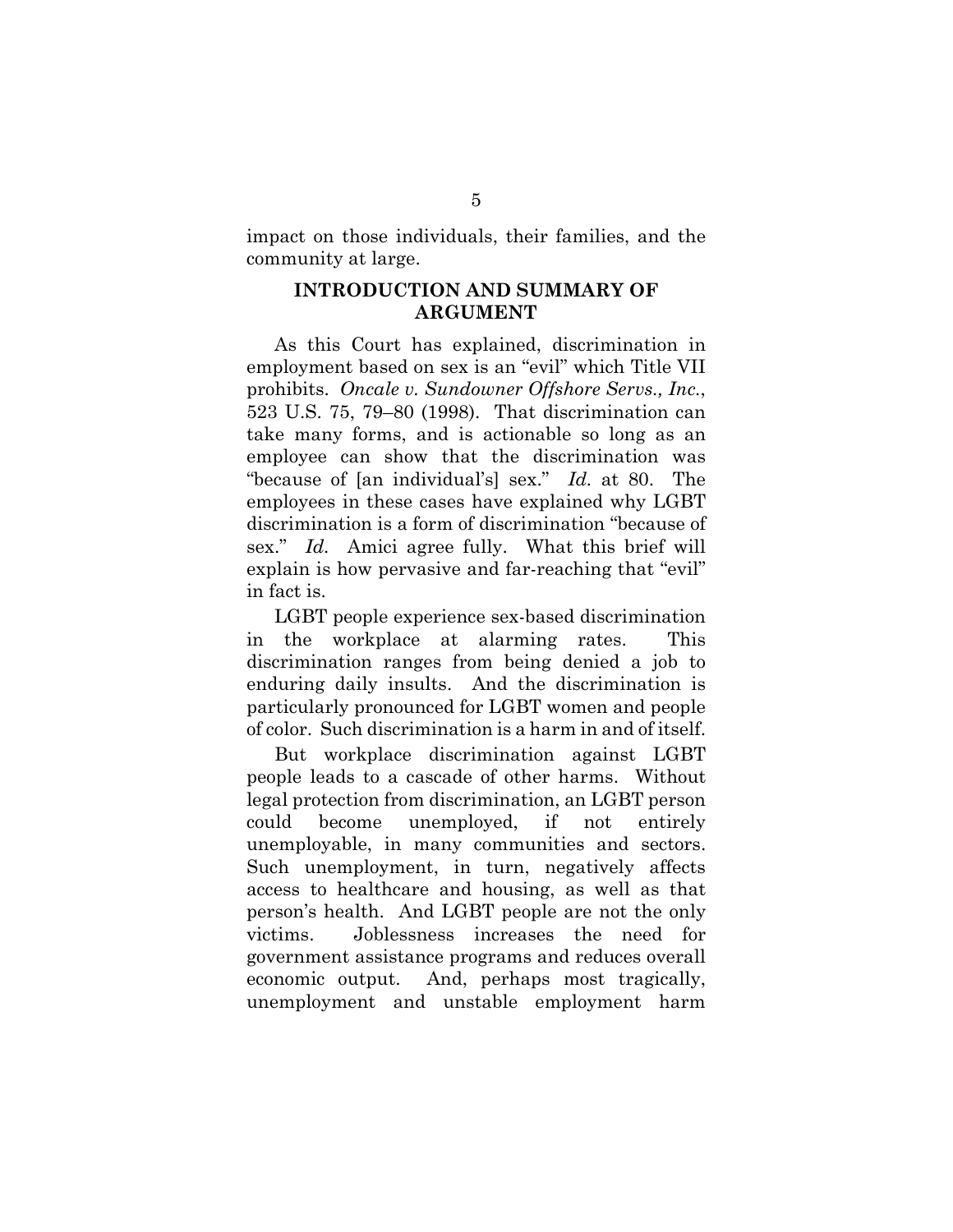children—millions of whom are being raised by LGBT people. These harms are not evenly distributed; LGBT women and people of color are disproportionately harmed.

Discrimination, moreover, takes its toll even when the LGBT person remains employed. Hostile and abusive workplaces are both commonplace and particularly harmful for LGBT people. The fear of having to endure such an environment, paired with the fear of adverse employment actions (that could lead to unemployment), often forces LGBT people to conceal their identities. That, in turn, has a significant impact on their mental health and productivity at work. The decision to conceal one's identity in order to get or keep a job also forces some LGBT people to face an unconscionable choice: should they forego a family or relationships in order to avoid detection? These harms are particularly acute in smaller communities, where work and community life are not easily segregated. For millions of LGBT people, lack of protection against sex-based discrimination may force them to live in a perpetual state of secrecy.

Discrimination against LGBT people pervades and harms the nation. This Court should reject a "categorical rule" (*Oncale*, 523 U.S. at 79) denying LGBT people the protections of Title VII.

### **ARGUMENT**

### **I. LGBT PEOPLE, AND ESPECIALLY LGBT WOMEN AND PEOPLE OF COLOR, EXPERIENCE SEX-BASED DISCRIMINATION IN THE WORKPLACE.**

Empirical evidence shows that LGBT people experience persistent and pernicious employment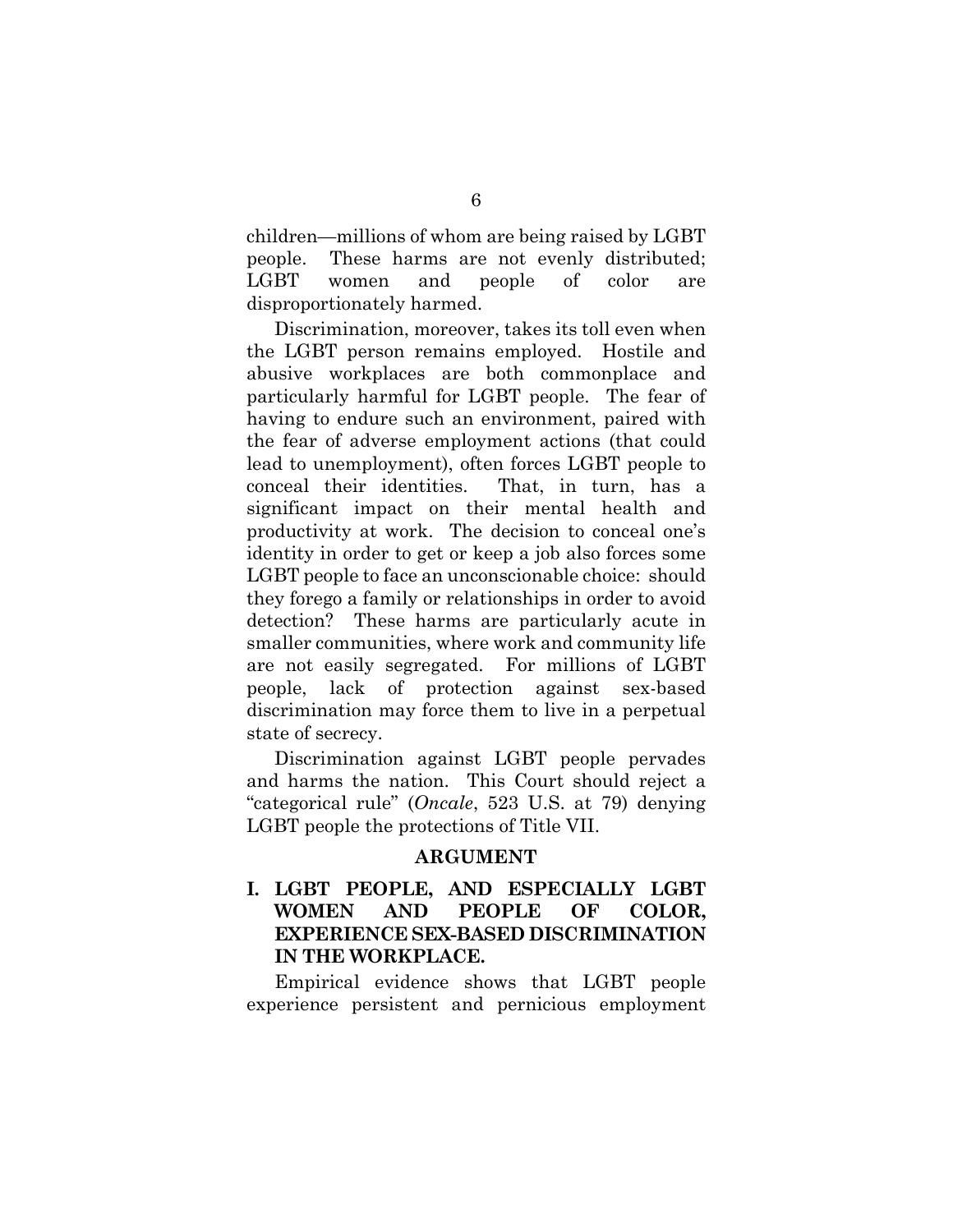discrimination across geographies, industries, and sectors of the nation's workforce. There are real people behind these figures. And LGBT women and people of color suffer from discrimination in the workplace to an even greater degree.

### **A. LGBT People Face Workplace Discrimination At Alarming Rates.**

Despite making up over 4% of the nation's population and around 6% of its workforce,2 LGBT people continue to face workplace discrimination at alarming rates. According to the U.S. Commission on Civil Rights, up to 47% of LGBT workers have experienced discrimination because of their sexual orientation or transgender status.3 This discrimination manifests itself in all aspects of employment, including the job application process, promotion, and unequal compensation.4 In one study, nearly one in ten LGB employees reported losing a job due to their sexual orientation.5 And as many as 37%

 <sup>2</sup> U.S. Comm'n on Civil Rights, *Working for Inclusion* 9– 10 (2017) ("*Working for Inclusion*"), https://www.usccr.gov/ pubs/docs/LGBT\_Employment\_Discrimination2017.pdf; The Williams Inst., *Adult LGBT Population in the United States* 1 (2019), https://williamsinstitute.law.ucla.edu/wp-content/uploads/ LGBT-Population-Estimates-March-2019.pdf.

<sup>3</sup> *Working for Inclusion* 11 & n.52.

<sup>4</sup> NPR et al., *Discrimination in America: Experiences and Views of LGBTQ Americans* 1 (2017), https://www.npr.org/ documents/2017/nov/npr-discrimination-lgbtq-final.pdf.

<sup>5</sup> Brad Sears & Christy Mallory, The Williams Inst., *Documented Evidence of Employment Discrimination & Its Effects on LGBT People* 1 (2011), http://williamsinstitute. law.ucla.edu/wp-content/uploads/Sears-Mallory-Discrimination-July-20111.pdf.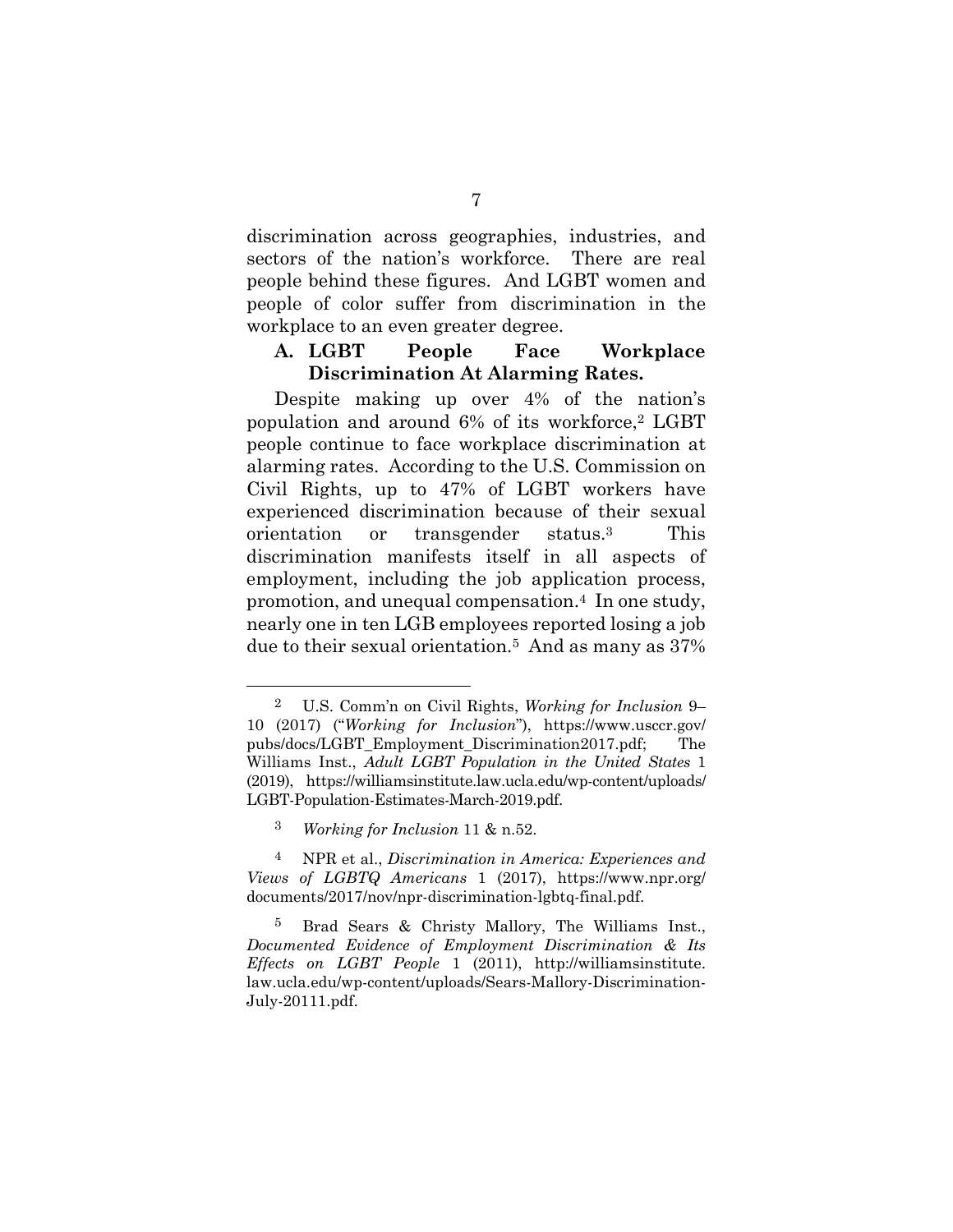of gay and lesbian people—and a full 90% of transgender people—have been harassed at work.6

Real people with real stories exist behind these numbers. Consider the story of Officer Michael Carney from Springfield, Massachusetts.7 At his police academy graduation party, a fellow graduate brought a male companion. Though the officer insisted that the man was only a friend, other officers suspected otherwise and, by the end of the evening, they assaulted him. After witnessing such hostility firsthand, Officer Carney decided to remain in the closet throughout his career as a police officer.8 But the closet took its toll and, "after years of torment," Officer Carney eventually resigned from Springfield's police force.9 Later, after he received professional help and came out as gay, Officer Carney attempted to return to the police force. But because he was now an openly gay man, and despite the police chief's acknowledgement that he had done "a commendable job as a police officer," his application was denied.10

- 9 *Id.* at 37.
- 10 *Id.*

 <sup>6</sup> Jennifer C. Pizer et al., *Evidence of Persistent and Pervasive Workplace Discrimination Against LGBT People: The Need for Federal Legislation Prohibiting Discrimination and Providing for Equal Employment Benefits*, 45 Loy. L.A. L. Rev. 715, 721 (2012); *Working for Inclusion* 11 & n.54.

<sup>7</sup> *Employment Non-Discrimination Act: Ensuring Opportunity for All Americans: Hearing on S. 1584 Before the S. Comm. on Health, Education, Labor, & Pensions*, 111th Cong. 36– 40 (2009) (statement of Michael Carney), https://www.govinfo.gov/content/pkg/CHRG-111shrg75804/html/ CHRG-111shrg75804.htm (unnumbered text).

<sup>8</sup> *Id.* at 36.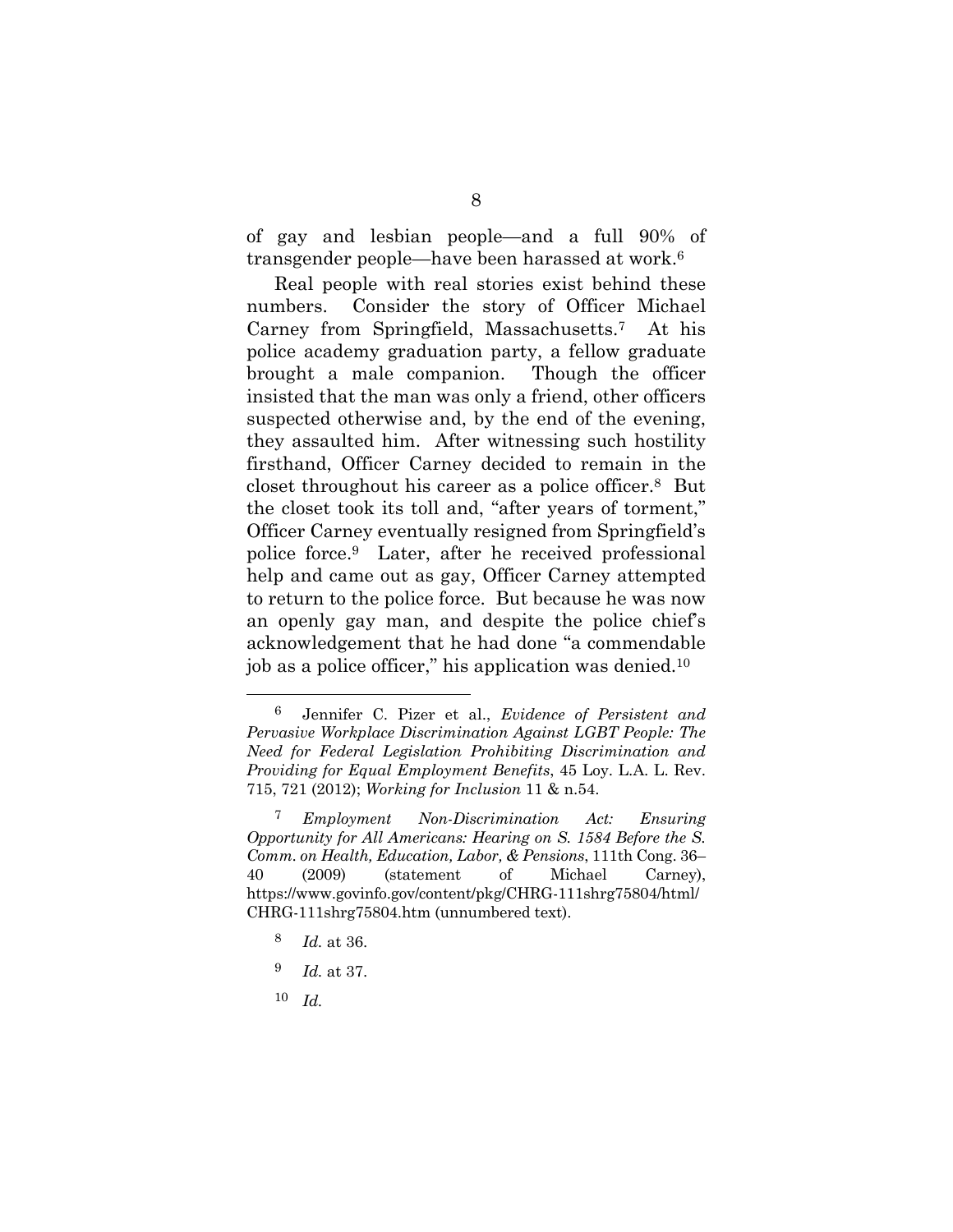Laura Calvo is another real-world example of how even those who put their lives on the line face discrimination and unemployment as a result of LGBT discrimination—whether they chose to live openly or not. Calvo, a transgender woman, hid her gender identity in order to keep her job as a police officer with the Josephine County Sheriff's Department.11 Although she earned numerous commendations during her 16-year tenure, including being named deputy of the year, she was fired when personal items were burgled and her transgender identity was revealed.12

And then there is Yolanda Boone from Baltimore, Maryland.13 Boone, who is a lesbian, worked as a forklift operator. After a few months on the job she agreed to take on the night shift for extra income. Almost immediately, the night-shift manager began a barrage of verbal harassment against her: "I want to turn you back into a woman"; "I want you to like men again"; or "[a]re you a girl or a man?"14 Though she endured this harassment for weeks, she eventually complained to human resources—and she was fired the next time she showed up for work.15

No employee in any sector of the workforce public or private, white- or blue-collar—is immune

- 14 *Id.* ¶ 15.
- 15 *Id.* ¶¶ 17-23.

 <sup>11</sup> *Id.* at 82 (prepared statement of Rea Carey, Executive Director, National Gay and Lesbian Task Force Action Fund).

<sup>12</sup> *Id.* 

<sup>13</sup> *See generally* Complaint, *EEOC v. Pallet Cos.*, No. 1:16 cv-00595-RDB (D. Md. Mar. 1, 2016), ECF No. 1.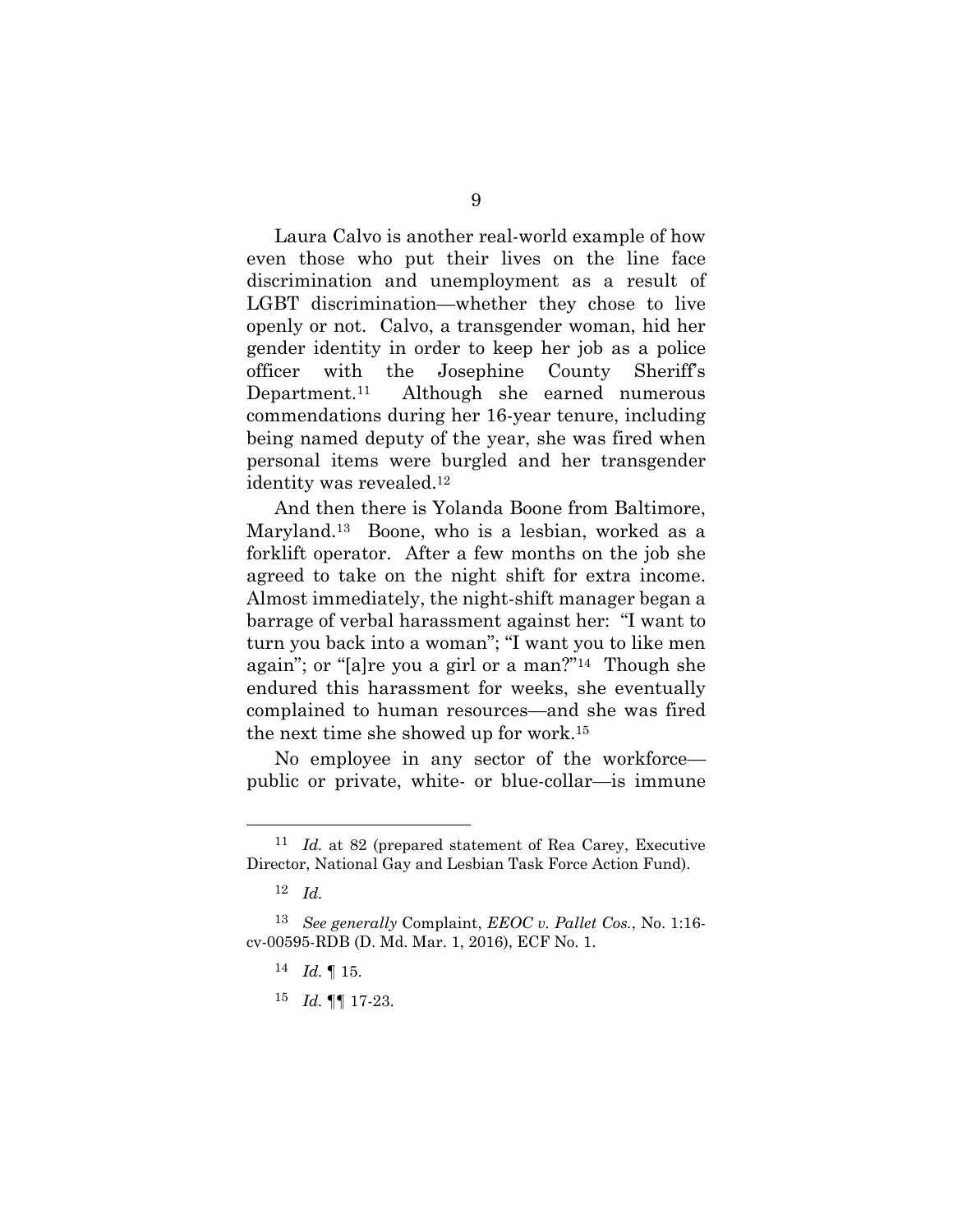from LGBT discrimination. In 2014, Brett Bigham was Oregon's first openly gay teacher of the year; the following year, he was fired in retaliation for complaining of LGBT discrimination.16 Crystal Moore worked in law enforcement for 23 years without a single reprimand and became the Chief of Police; she was fired by a new boss who openly held anti-LGBT beliefs.17 Dianne Schroer, a 25-year veteran of the Army's Special Forces and recipient of the Defense Superior Service Medal, was offered a position as a terrorism research specialist at the Library of Congress; her job offer was withdrawn when her employer learned she was transgender.<sup>18</sup> As these stories show, LGBT discrimination affects people in all occupations and in workplaces throughout the nation.

### **B. Discrimination Is Even Worse For LGBT Women And People Of Color**

For LGBT women and people of color, workplace discrimination is even more prevalent. Lesbian, bisexual, and transgender women are 30% less likely to be hired than straight women with identical

 <sup>16</sup> Laura Frazier, *Multnomah Education Service District terminates 2014 teacher of the year*, The Oregonian (Apr. 3, 2015), https://www.oregonlive.com/education/2015/04/ multnomah\_education\_service\_di\_2.html.

<sup>17</sup> Amanda Sakuma, *South Carolina police chief fired for being gay? Yup, that can happen*, MSNBC (Apr. 24, 2014), http://www.msnbc.com/msnbc/crystal-moore-south-carolina-29 states-can-fire-you-being-gay.

<sup>18</sup> *Schroer v. Billington*, 577 F. Supp. 2d 293, 295-96, 299 (D.D.C. 2008).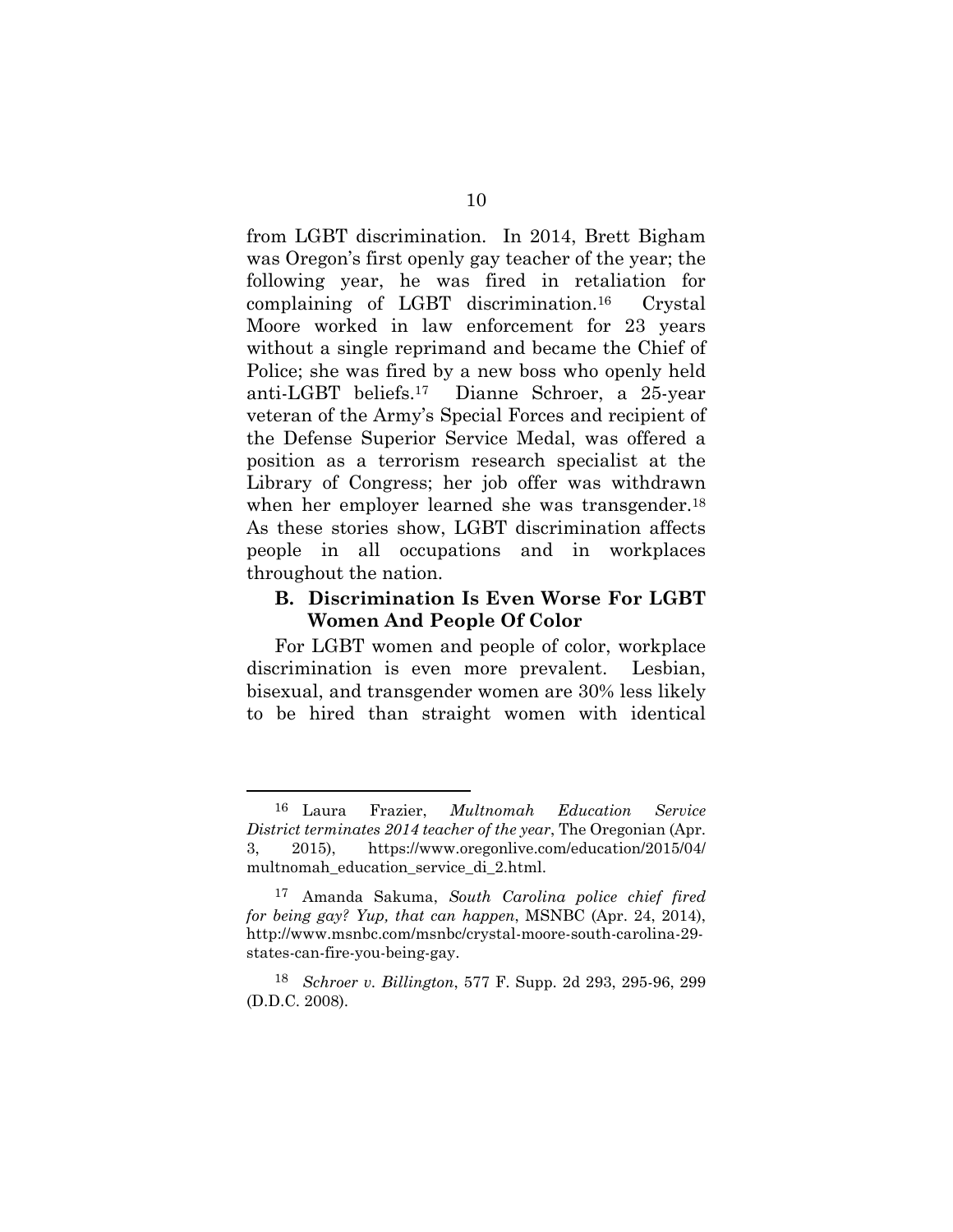credentials.19 Similarly, one survey showed that LGBT people of color are at least twice as likely as white LGBT people to experience LGBT discrimination when applying for jobs.<sup>20</sup> They are also paid less than white LGBT workers.21

LGBT women and people of color are susceptible to discrimination on multiple grounds—what is known as "intersectional" discrimination. Intersectionality recognizes that when two bases for discrimination exist, they cannot be neatly reduced to distinct components. The combined effects of, for example, race and gender discrimination operate to marginalize individuals in ways different than that experienced by a single race or gender. *See*, *e.g.*, *Lam v. Univ. of Hawai′i*, 40 F.3d 1551, 1562 (9th Cir. 1994) (explaining that "the attempt to bisect a person's identity at the intersection of race and gender often distorts or ignores the particular nature of their experiences").

One reason this segment of the LGBT community might experience more discrimination than white, gay men is because—without legal protection—

 <sup>19</sup> Emma Mishel, *Discrimination against Queer Women in the U.S. Workforce: A Résumé Audit Study* 11, Socious: Sociological Research for a Dynamic World 1–13 (2016), https://journals.sagepub.com/doi/pdf/10.1177/2378023115621316.

<sup>20</sup> NPR et al., *supra* note 4, at 1; *see also* Alexander M. Nourafshan, *The New Employment Discrimination: Intra-LGBT Intersectional Invisibility and the Marginalization of Minority Subclasses in Antidiscrimination Law*, 24 Duke J. Gender L. & Pol'y 107, 120–21 (2017) (noting that intersectional discrimination is "particularly consequential" for racial minorities because they identify as LGBT at the highest rates).

<sup>21</sup> Nourafshan, *supra* note 20, at 123.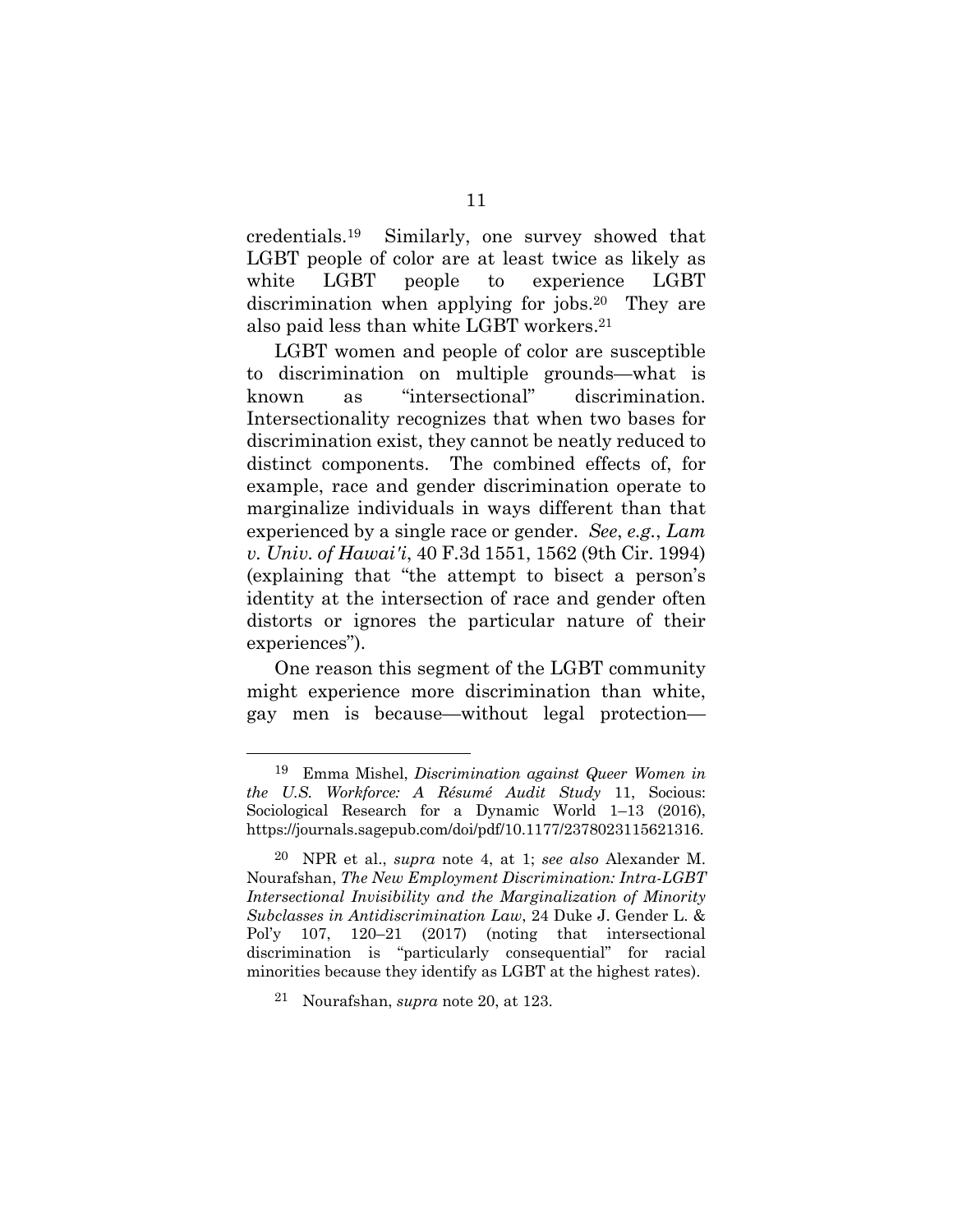employers can use anti-LGBT bias as a *pretext* to discriminate against these individuals based on a protected characteristic. Consider the facts of *Price Waterhouse v. Hopkins*, 490 U.S. 228 (1989): Anne Hopkins's employer violated Title VII when it denied her a promotion on the ground that she did not conform to sex stereotypes by being too "aggressive" (a protected sex-based characteristic). *See* 490 U.S. at 250. But an adverse decision here would allow the same employer to deny Ms. Hopkins a promotion on the ground that she was "dykish" (an unprotected LGBT trait). As the above research shows, that untenable result would be a very real consequence of a decision limiting the reach of Title VII and would expose women and people of color to even more harassment and discrimination under the guise of "acceptable" anti-LGBT animus.

### **II. THIS SEX-BASED DISCRIMINATION CREATES AND COMPOUNDS SIGNIFICANT INDIVIDUAL AND SOCIETAL HARMS.**

Although the discrimination described above is an "evil" in and of itself, *Oncale v. Sundowner Offshore Servs., Inc.*, 523 U.S. 75, 79 (1998), the cascading harms of employment discrimination extend further still. Without Title VII's protections, LGBT workers would face unemployment. Unemployment, in turn, leads to lower incomes, less access to healthcare, and poorer health, as well as harms to society and to children. LGBT workers would also face hostile work environments. The fear of having to endure such an abusive environment, paired with the fear of other adverse employment consequences, would cause some LGBT workers to remain in the closet. And that, in turn, would cause psychological harm to the LGBT person, as well as harm to their families and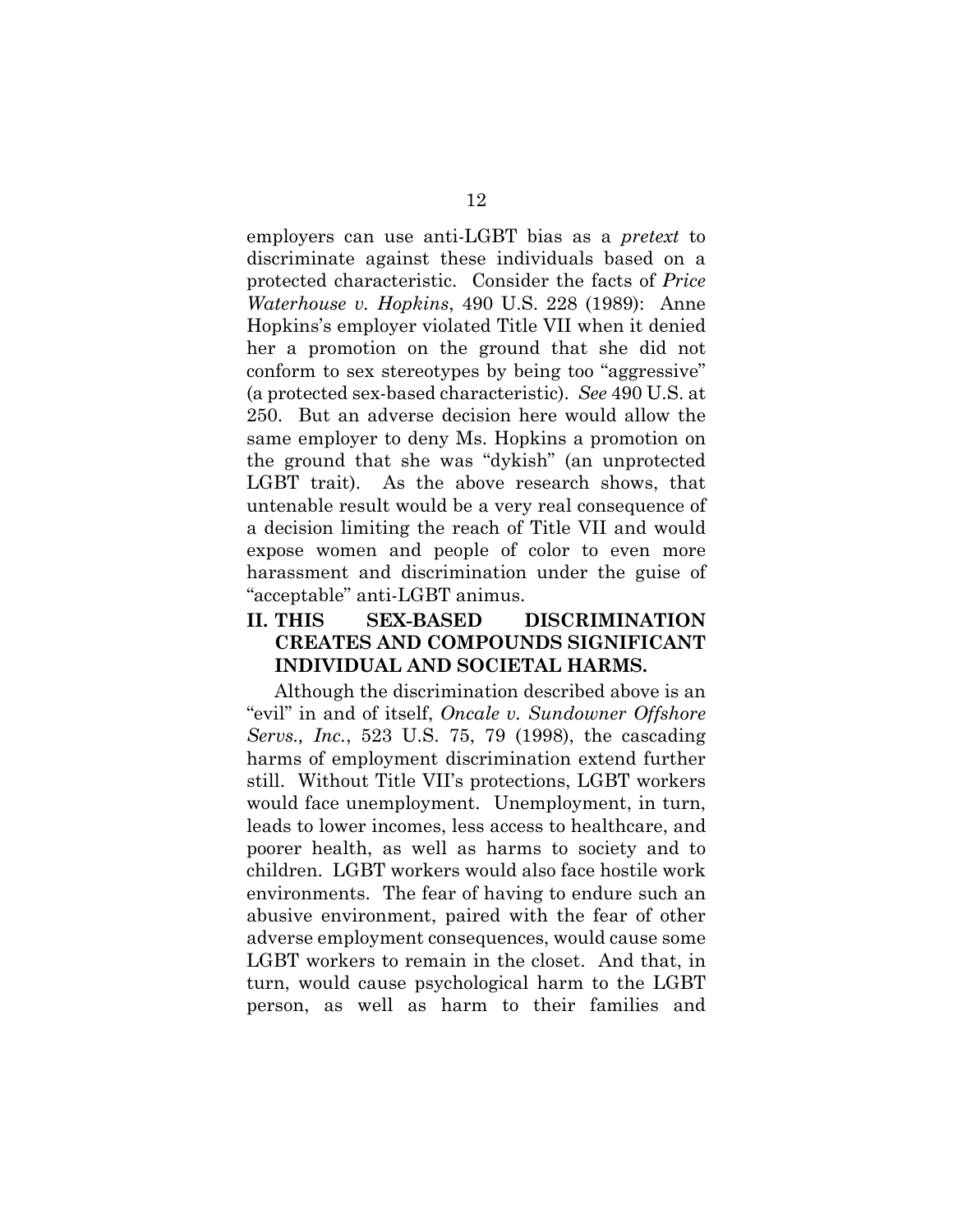relationships. In short, a "categorical rule" excluding LGBT people from Title VII's protections would have far greater impacts on LGBT people, their families, and their communities than simply denying plaintiffs damages in a few cases.

### **A. Without Title VII's Protections, LGBT People Would Face Unemployment And Associated Harms.**

#### **1. Unemployment Harms LGBT People.**

As the U.S. Commission on Civil Rights has explained, "[w]orkplace discrimination against LGBT communities can cause job instability and high turnover, resulting in greater unemployment and poverty rates."22

Unemployment then triggers a variety of harms, especially when it is the result of bias. As perhaps the most obvious consequence, unemployment and persistent joblessness can lead to poverty or a lower income.23 "[T]he monthly poverty rate for households with a long-term unemployed member (someone unemployed for six months or more) is much higher than the rate for households with no long-term unemployment."24 This also creates a vicious cycle:

 <sup>22</sup> *Working for Inclusion* 14.

<sup>23</sup> Lawrence Mishel & Heidi Shierholz, Econ. Pol'y Inst., *Sustained, High Joblessness Causes Lasting Damage to Wages, Benefits, Income, and Wealth* 19 (2011), https://www.epi. org/files/temp2011/BriefingPaper324\_FINAL%20%283%29.pdf; *Working for Inclusion* 15.

<sup>24</sup> Austin Nichols & Zachary J. McDade, *Long-Term unemployment and poverty produce a vicious cycle*, Urban Inst.: Urban Wire: Income and Wealth (Sept. 17, 2013), https://www.urban.org/urban-wire/long-term-unemploymentand-poverty-produce-vicious-cycle.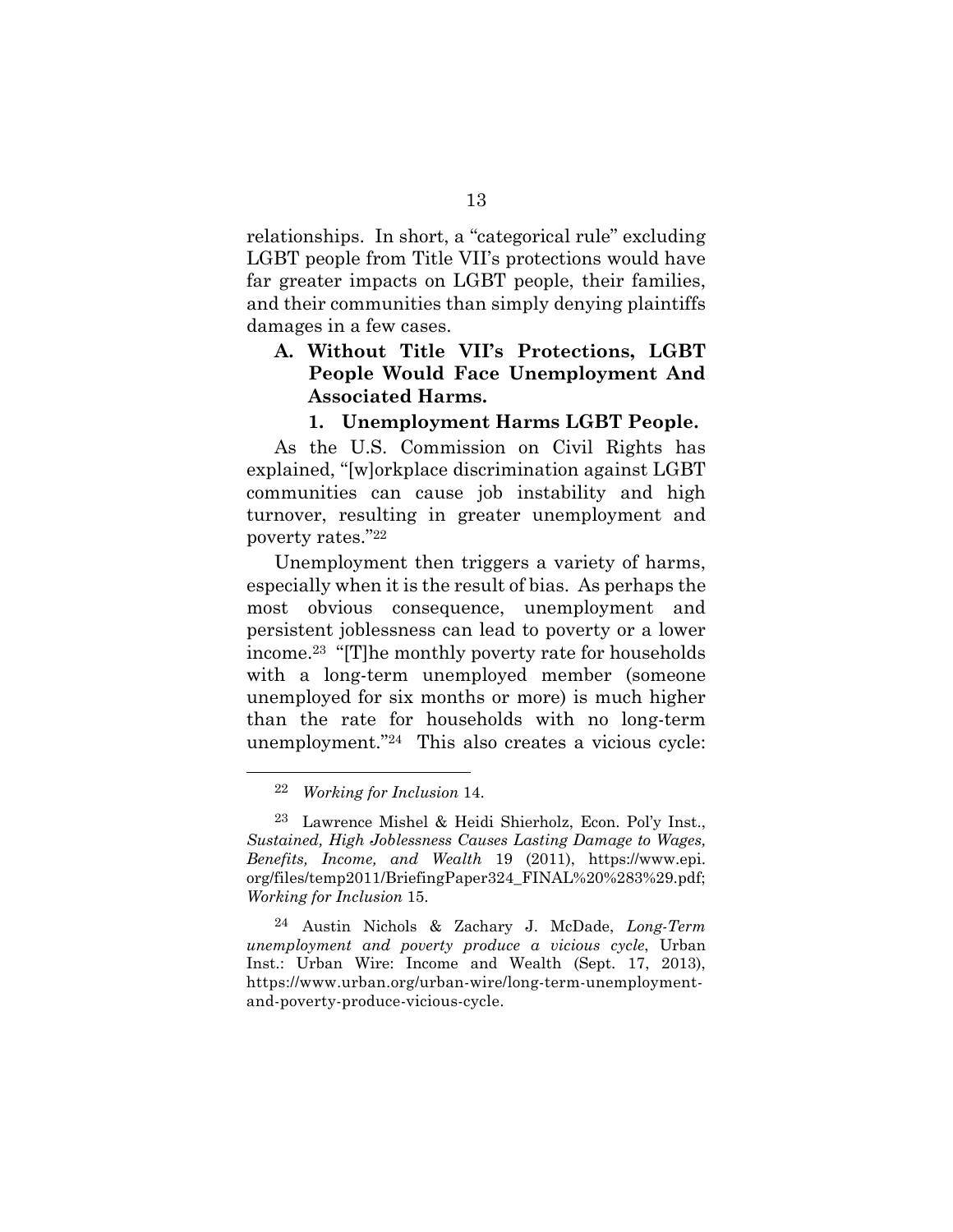once an individual experiences long-term unemployment, their ability to find work diminishes substantially.25

Unemployment can also affect LGBT people's access to healthcare, either because the person loses employer-sponsored health insurance or loses an income to pay for medical expenses. In a survey conducted by the Census Bureau, 22% of uninsured nonelderly adults reported that they lacked health insurance because the person who carried the health coverage in their family lost their job or changed employers.26 As for healthcare costs, the average American already struggles to pay his or her family's medical expenses—so without a job, that difficulty can become an impossibility.27 And poorer individuals are "more than four times more likely to delay or forgo needed medical care due to cost than those with middle or high incomes."28

 <sup>25</sup> Serene Lei, Urban Inst., *27 Weeks and Counting: Long-Term Unemployment in America* 7 (2013), http://apps. urban.org/features/longtermunemployment/27weeks.pdf.

<sup>26</sup> Henry J. Kaiser Family Found., *Key Facts about the Uninsured Population* 4 (2018), http://files.kff.org/attachment/ fact-sheet-key-facts-about-the-uninsured-population.

<sup>27</sup> *Id.* at 3 ("In 2017, 45% of uninsured nonelderly adults said they were uninsured because the cost is too high  $\dots$  ."); Helaine Olen, *Even the Insured Often Can't Afford Their Medical Bills*, The Atlantic (June 18, 2017), https://www.theatlantic.com/ business/archive/2017/06/medical-bills/530679/ (collecting and discussing studies regarding Americans' ability to afford medical bills).

<sup>28</sup> Univ. of Wisc.-Madison Inst. for Research on Poverty, *Reducing Health Disparities by Poverty Status* 1 (2015), https://www.irp.wisc.edu/wp/wp-content/uploads/2018/05/PB4- ProvenPoliciesToReduceHealthDisparities.pdf.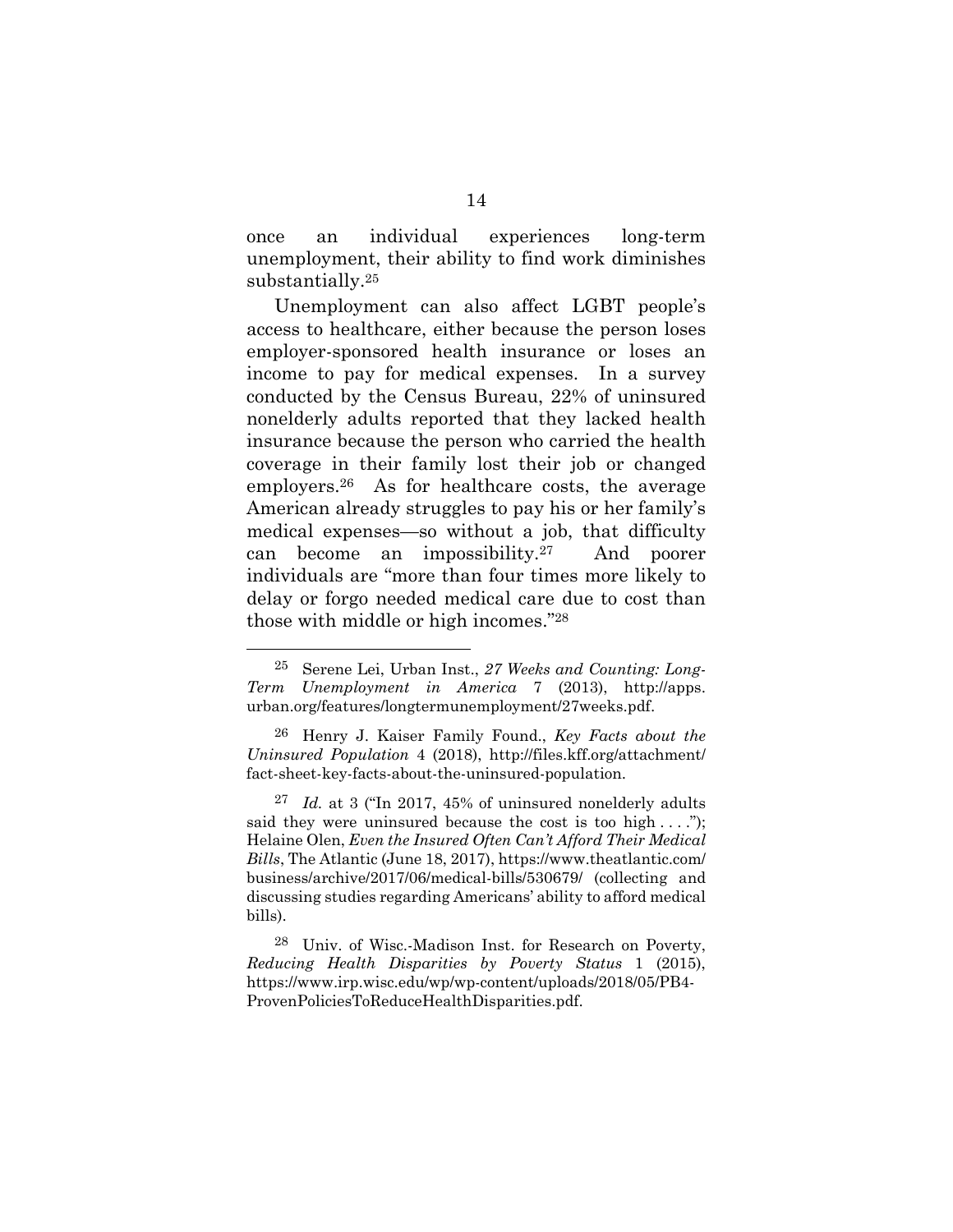Unemployment also affects a person's health. Psychological research has long shown that job loss negatively affects a person's mental health.29 Job loss also has been linked to negative effects on physical health.<sup>30</sup> The effects are so serious that there is a strong, positive association between unemployment and increased rates of overall mortality, mortality from cardiovascular disease, lung cancer, and suicide.<sup>31</sup>

#### **2. LGBT Unemployment Harms Society.**

Unemployment does not just affect LGBT people; it increases the need for government assistance programs and reduces overall economic output.

Unemployed people or people at lower incomes are more likely to receive assistance from government programs like the Supplemental Nutrition Assistance Program (SNAP), Medicaid, unemployment benefits, and public housing assistance.<sup>32</sup> This is especially

32 Caitlin Rooney et al., Ctr. for Am. Progress, *Protecting Basic Living Standards for LGBTQ People* 1–2 (2018),

 <sup>29</sup> Jennie E. Brand, *The Far-Reaching Impact of Job Loss and Unemployment*, 41 Annual Review of Sociology 359, 365-67 (2015), https://www.ncbi.nlm.nih.gov/pmc/articles/ PMC4553243/pdf/nihms684362.pdf (unnumbered text).

<sup>30</sup> Brand, *supra* note 29, at 367-68; Larisa Antonisse & Rachel Garfield, Henry J. Kaiser Family Found., *The Relationship Between Work and Health: Findings from a Literature Review* 1 (2018), https://www.kff.org/medicaid/issuebrief/the-relationship-between-work-and-health-findings-froma-literature-review/.

<sup>31</sup> Gordon Waddell & A. Kim Burton, *Is Work Good for Your Health and Well-Being?* 11 (2006), https://assets. publishing.service.gov.uk/government/uploads/system/uploads/ attachment\_data/file/214326/hwwb-is-work-good-for-you.pdf.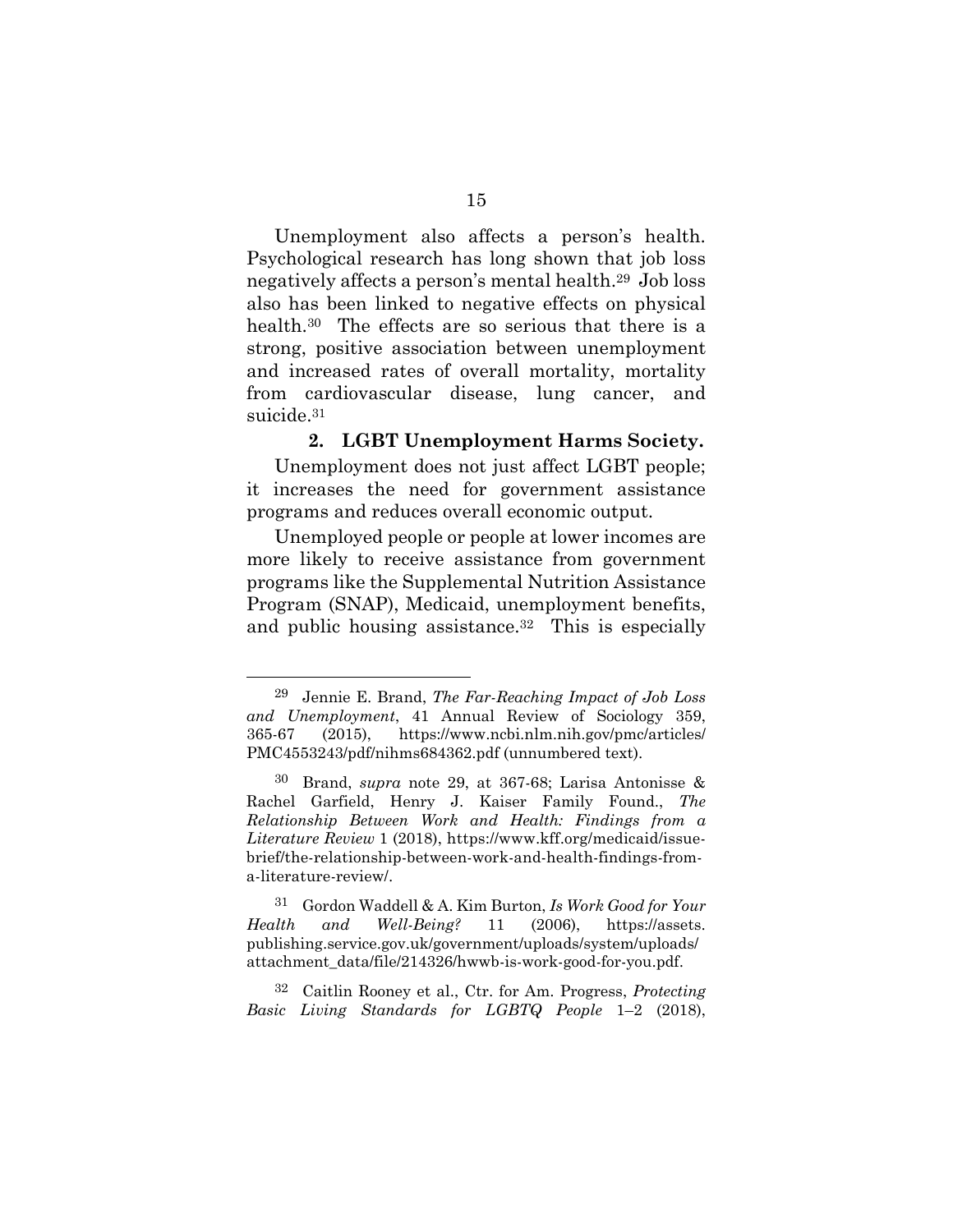true for LGBT people; for example, in one survey, 22.7% of LGBTQ respondents reported receiving support from SNAP compared to 9.7% of non-LGBTQ respondents.33 Relatedly, unemployment often leads to loss of housing.34 In one survey of agencies that provide housing to the homeless, 30% of clients in housing programs identified as LGBT and, on average, 60% of these agencies' funding came from government.35

Unemployment due to discrimination burdens the national economy. "Replacing employees due to discrimination can cost anywhere from \$5,000 to \$10,000 for an hourly worker, and between \$75,000 to \$211,000 for an executive who makes \$100,000 a year."36 One study estimated that, in Georgia alone, an employer loses an average of \$9,100 every time an employee leaves a job because of LGBT

l

https://cdn.americanprogress.org/content/uploads/2018/08/1009 5627/LGBT-BenefitCuts-report.pdf.

<sup>33</sup> *Id.* at 4.

<sup>34</sup> Nat'l Law Ctr. on Homelessness & Child Poverty, *Homelessness in America: Overview of Data and Causes* 3 (2015), https://nlchp.org/wp-content/uploads/2018/10/Homeless\_ Stats\_Fact\_Sheet.pdf (citing unemployment as a leading cause of homelessness).

<sup>35</sup> Laura E. Durso & Gary J. Gates, The Williams Inst., *Serving Our Youth: Findings from a National Survey of Service Providers Working with Lesbian, Gay, Bisexual, and Transgender Youth Who Are Homeless or At Risk of Becoming Homeless* 3, 6 (2012), https://williamsinstitute.law.ucla.edu/wpcontent/uploads/Durso-Gates-LGBT-Homeless-Youth-Survey-July-2012.pdf.

<sup>36</sup> *Working for Inclusion* 15.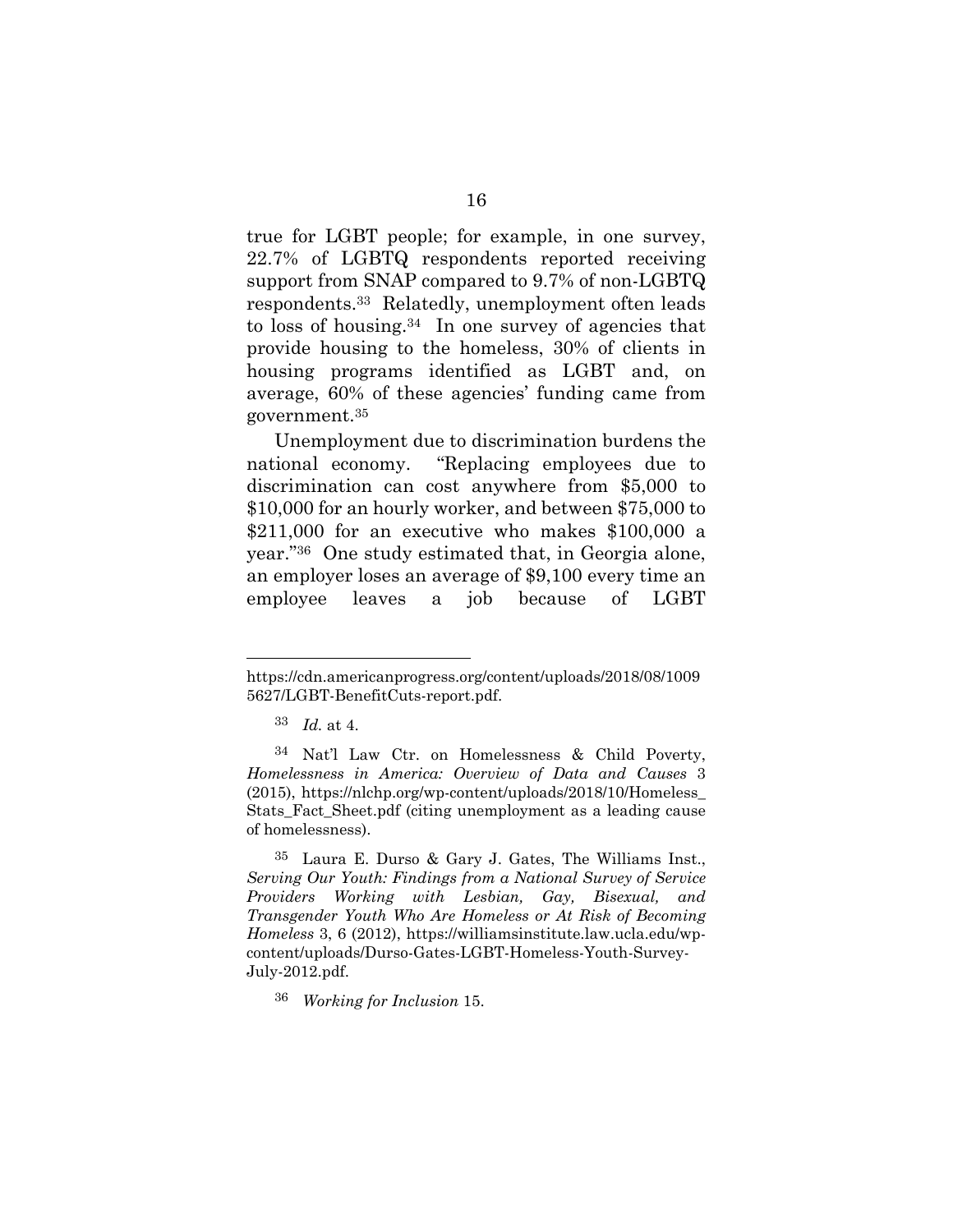discrimination.37 In other words, discrimination against LGBT employees causes a \$47 million loss in annual profits due to training expenditures for replacement employees and unemployment benefits.38 Thus, unemployment due to LGBT discrimination is not just harmful on a microeconomic level but also on a macroeconomic level.

### **3. LGBT Unemployment Harms Children In Particular.**

When a person is unable to work, she not only loses her own livelihood, but any family members she supports also lose a source of income.

Unemployment, including LGBT unemployment, thus deprives families of support—exposing millions of children to significant, long-term harm. LGBT people are raising millions of children.39 Those children (like all children) need their parents to be able to support their families. *Cf. Obergefell v. Hodges*, 135 S. Ct. 2584, 2600–01 (2015) (discussing how discrimination against LGBT people in the form of depriving same-sex couples of the right to marry causes children of those couples to "suffer . . . significant material costs" in comparison to differentsex couples).

 <sup>37</sup> Christy Mallory et al., The Williams Inst., *The Economic Impact of Stigma and Discrimination Against LGBT People in Georgia* 37–38 (2017), http://williamsinstitute.law.ucla.edu/wpcontent/uploads/Economic-Impact-of-Discrimination-and-Stigmaagainst-LGBT-People-in-Georgia-FINAL-4.pdf.

<sup>38</sup> *Working for Inclusion* 15.

<sup>39</sup> Gary J. Gates, The Williams Inst., *LGBT Parenting in the United States* 1 (2013), https://williamsinstitute.law.ucla.edu/wpcontent/uploads/LGBT-Parenting.pdf.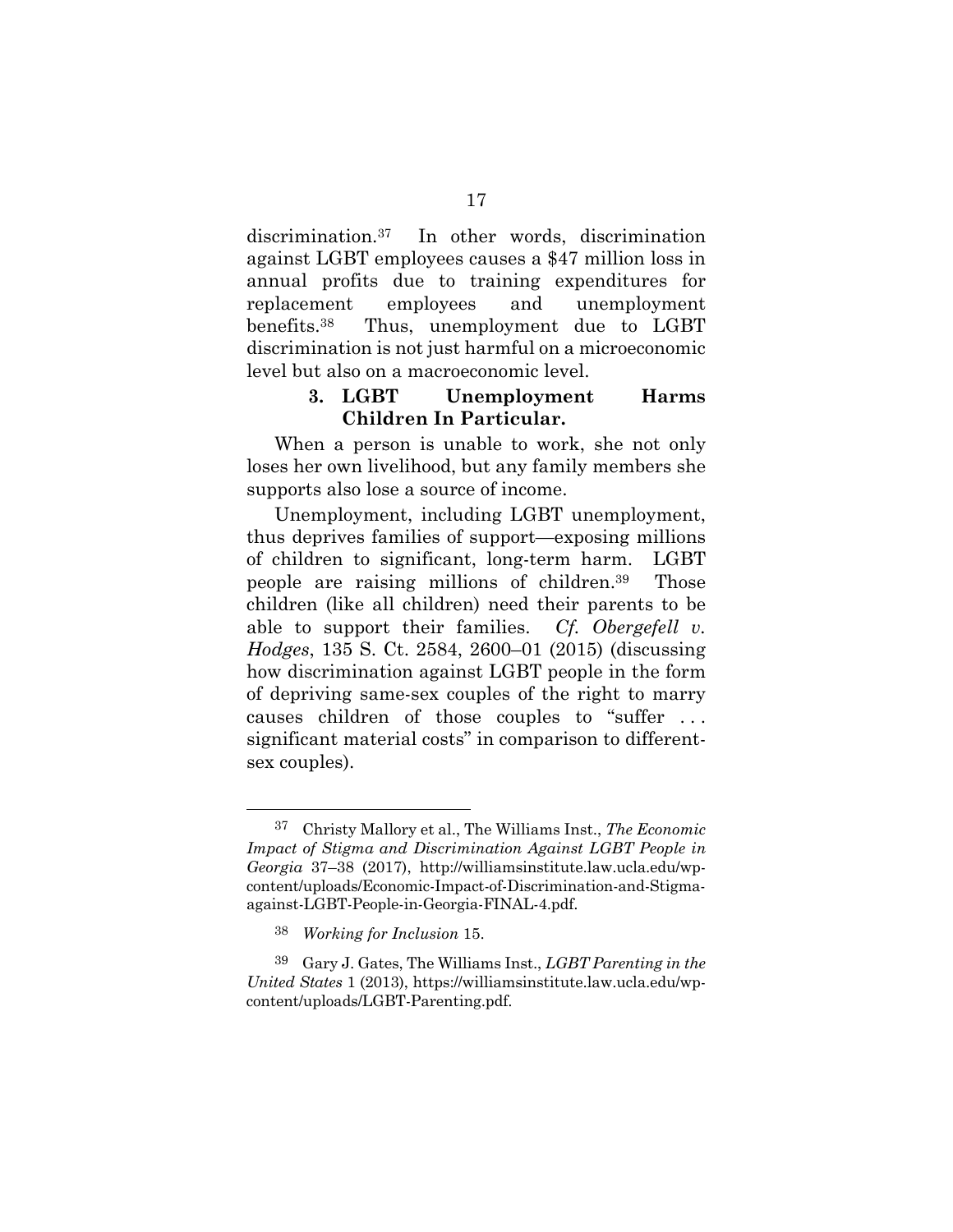LGBT people already struggle to provide for their families. They are more likely to report a lower family income and an income near the poverty level. For example, in 2013, nearly one in five children being raised by same-sex couples (24%) lived in poverty compared to 11% of children raised by married different-sex couples.40 Excluding LGBT people from protections for sex-based discrimination in employment would only exacerbate poverty rates for these children.

Finally, the effects of unemployment on children are more than just the loss of a family income. As pediatricians have documented, "[c]hildren who experience poverty, particularly during early life or for an extended period, are at risk of a host of adverse health and developmental outcomes through their life course."41 Additionally, "[k]ids whose parents are unemployed for a long time tend to perform worse in school than their peers with employed parents," likely due to family stress, lack of health insurance, and reduced income that all follow from a parent's joblessness.42 And, just as unemployment sets an adult on a vicious cycle of future unemployment, family poverty that may result from a parent's

 <sup>40</sup> Gary J. Gates, The Williams Inst., *Demographics of Married and Unmarried Same-Sex Couples: Analyses of the 2013 American Community Survey* 7 (2015), http://williamsinstitute.law.ucla.edu/wp-content/uploads/ Demographics-Same-Sex-Couples-ACS2013-March-2015.pdf.

<sup>41</sup> Am. Acad. of Pediatrics Council on Community Pediatrics, *Poverty and Child Health in the United States* 1, 137 Pediatrics (2016), https://pediatrics.aappublications.org/ content/pediatrics/137/4/e20160339.full.pdf.

<sup>42</sup> Lei, *supra* note 26, at 8.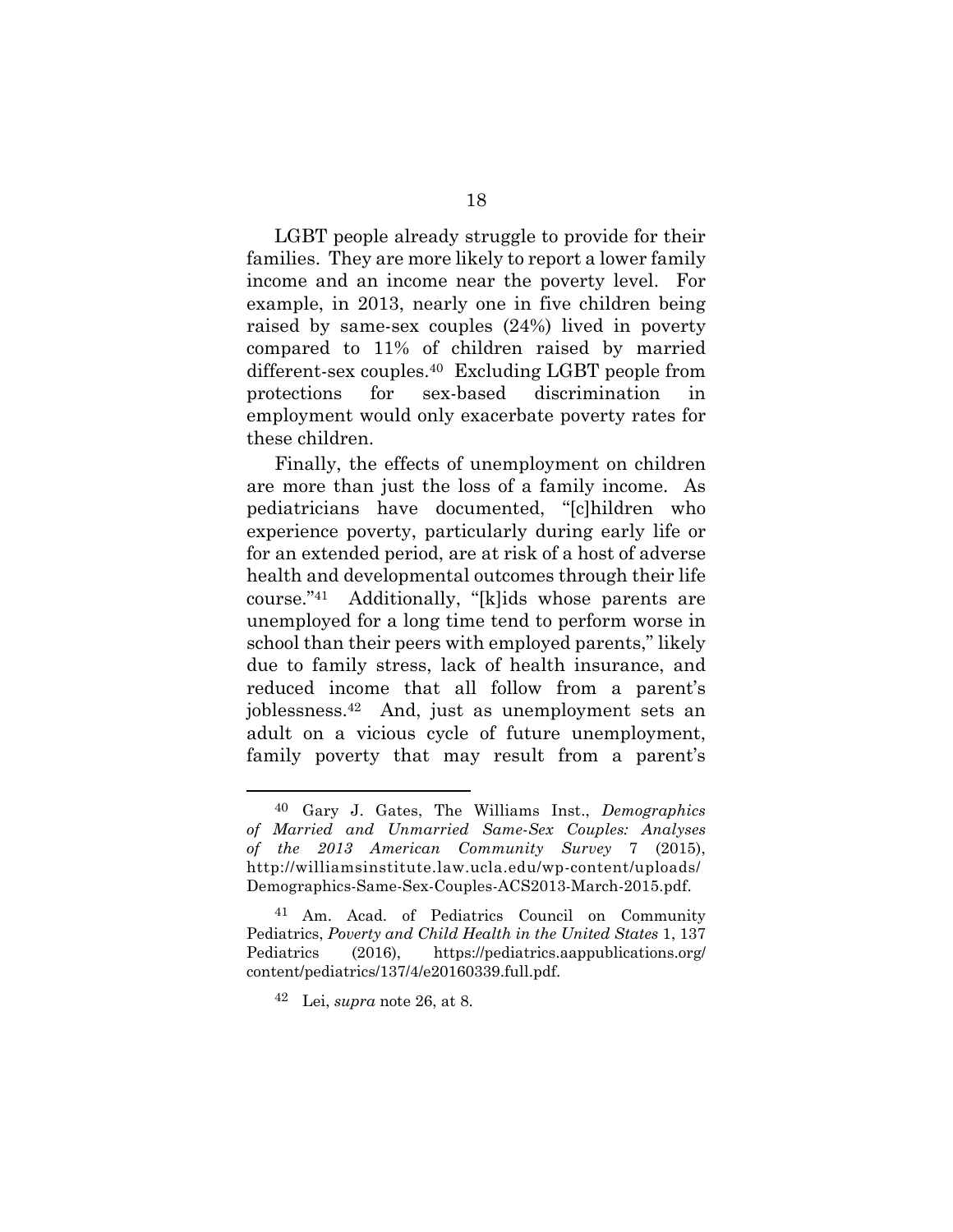unemployment renders a child more likely to be unemployed.43 Thus, as in so many other ways discussed above, the effects of unemployment are felt beyond the simple loss of a job—and children in particular feel those effects.

### **B. Without Title VII's Protections, LGBT People Would Face A Hostile Workplace And Associated Harms.**

For LGBT people who are able to surmount these obstacles and secure and maintain employment, the ordeal is far from over. At work, LGBT people are often confronted with the very sort of hostile environment that Title VII prohibits. *See Harris v. Forklift Sys., Inc.*, 510 U.S. 17, 22 (1993) (recognizing that the creation of a "work environment abusive to employees" on the basis of their sex "offends Title VII's broad rule of workplace equality"). And, as research shows, this form of discrimination inflicts significant psychological and physiological harms.44

To avoid such abusive environments, and other adverse employment consequences (such as termination), many LGBT people choose to hide their identities at work.45 But concealing one's identity in this way works its own species of harm.

45 Human Rights Campaign, *A Workplace Divided: Understanding the Climate for LGBTQ Workers Nationwide* 10

 <sup>43</sup> Children's Def. Fund, *Ending Child Poverty Now*<sup>14</sup> (2019), https://www.childrensdefense.org/wp-content/uploads/ 2019/04/Ending-Child-Poverty-2019.pdf.

<sup>44</sup> Br. of Amici Curiae Ilan H. Meyer, Ph.D in Supp. of Resp'ts 14, 20–26, *Masterpiece Cakeshop, Ltd. v. Colo. Civil Rights Comm'n*, 138 S. Ct. 1719 (2018) (No. 16-111), 2017 WL 5036301 ("[E]xposure to minority stress has a negative impact on the health and well-being of LGB people.").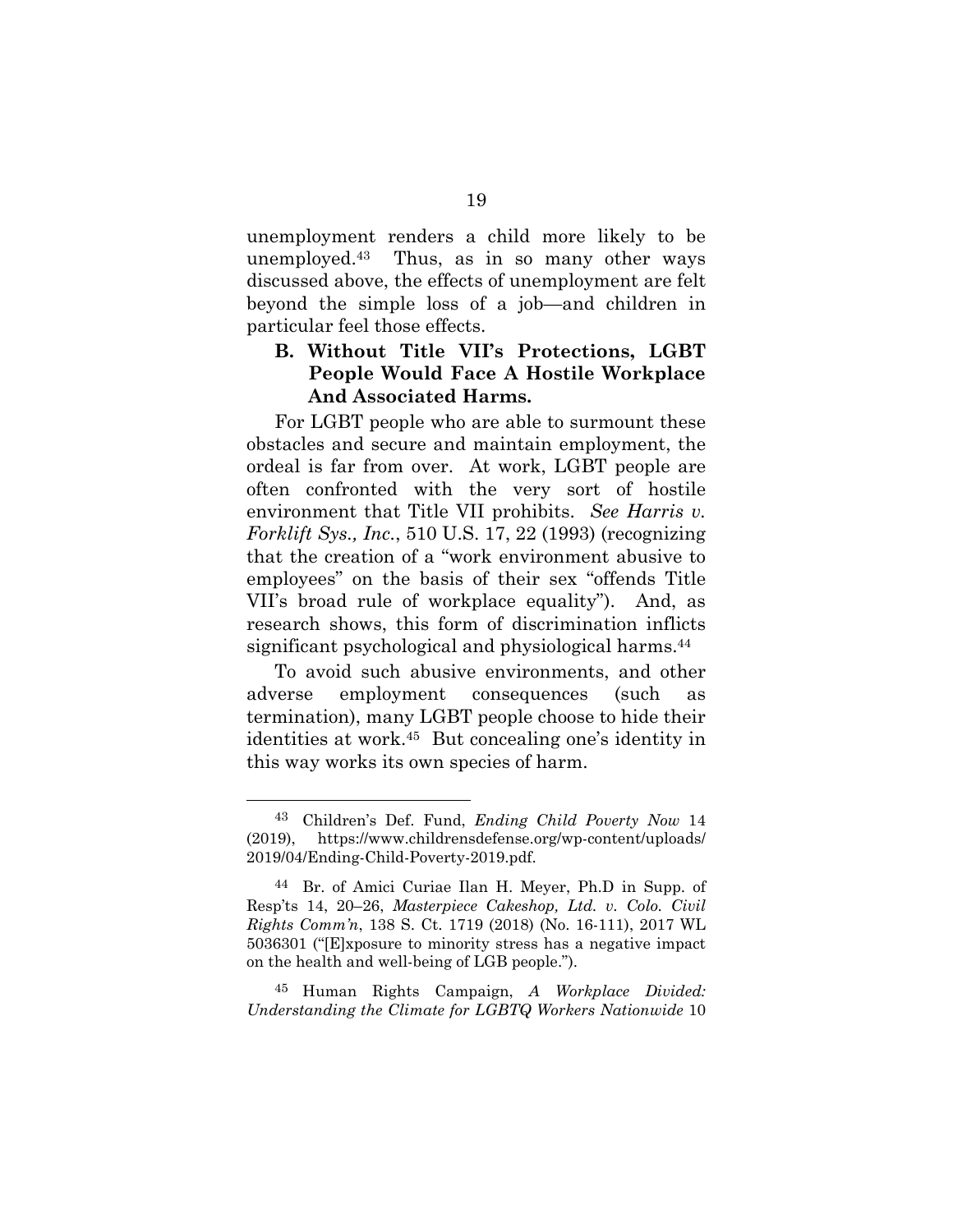Studies show that being closeted at work decreases productivity,46 which can lead to poorer job performance, lack of promotion, and lower pay. It also can lead to stress and exhaustion; one-fifth of LGBT workers have reported feeling exhausted from having to conceal their identities at work.<sup>47</sup> Another study found that openly LGB employees "had fewer signs of anxiety, depression, and burnout" than those who remained in the closet.48

LGBT people may also forego marriage and romantic relationships to avoid "outing" themselves at work. Particularly in small, close-knit communities, it is often impossible for LGBT people to be out with friends and family but closeted at work.

l

<sup>(2018),</sup> https://assets2.hrc.org/files/assets/resources/AWorkplace Divided-2018.pdf? ga=2.13533047.1936550817.1559825772-618228148.1559825772 (estimating that 46% of LGBT employees are closeted at work).

<sup>46</sup> Human Rights Campaign, *The Cost of the Closet and the Rewards of Inclusion* 2–3, 22 (2014), http://assets2.hrc.org/files/assets/resources/Cost\_of\_the\_Closet\_ May2014.pdf; *see also* Crosby Burns, Ctr. for Am. Progress, *The Costly Business of Discrimination* 33 (2012), https://www.americanprogress.org/wp-content/uploads/issues/ 2012/03/pdf/lgbt\_biz\_discrimination.pdf ("Gay and transgender employees who are out at work are 20 to 30% more productive than their closeted counterparts.").

<sup>47</sup> Human Rights Campaign, *supra* note 46, at 3, 22; *see also* Pizer et al., *supra* note 6, at 736 (remaining closeted leads to negative attitudes about work, increased physical symptoms of work-related stress, and feelings of isolation and mistrust).

<sup>48</sup> Lindsay Abrams, *Study: People Who Come Out of the Closet Are Happier and Healthier*, The Atlantic: Health (Feb. 1, 2013), https://www.theatlantic.com/health/archive/ 2013/02/study-people-who-come-out-of-the-closet-are-happierand-healthier/272740.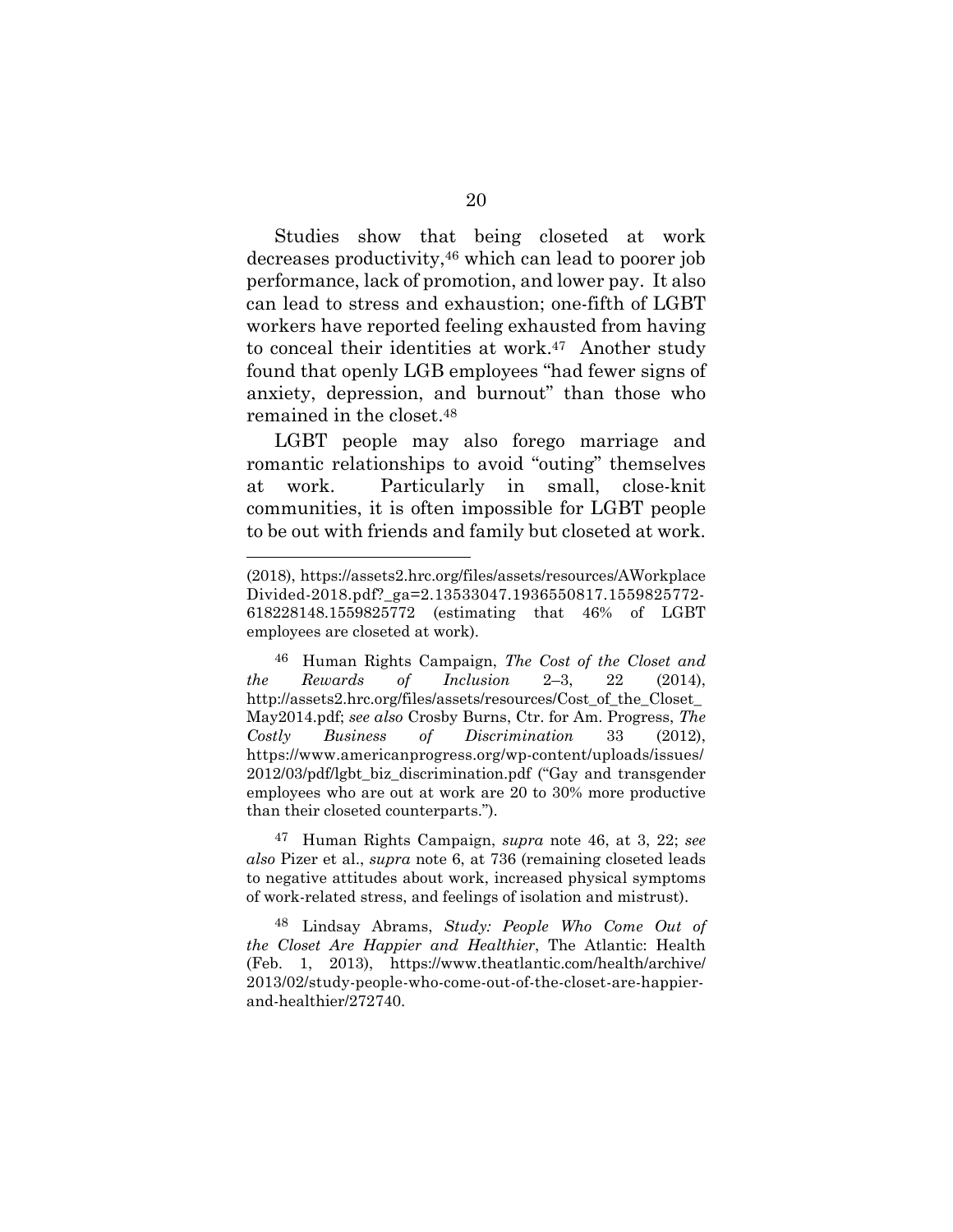As amici know from their decades of experience working with LGBT people in these communities, fear of employment discrimination often leads LGBT people to remain in the closet in all aspects of their lives. So, as a practical matter, denying LGBT people Title VII protections would force many of them to make an impossible choice: a job or a family.

The inability to be "out" at work, and in one's community, also makes it difficult for LGBT people to participate in the very political processes by which they might ultimately beat back the tide of discrimination and prejudice against them.49 It is difficult to imagine that the many advances won by the LGBT community over the past few decades

 <sup>49</sup> Extensive research shows a robust correlation between social contact with lesbian and gay people and more accepting attitudes toward sexual orientation. *See*, *e.g.*, Bob Altemeyer, *Changes in Attitudes Toward Homosexuals*, 42 J. Homosexuality 63 (2002); Norman Anderssen, *Does Contact with Lesbians and Gays Lead to Friendlier Attitudes? A Two Year Longitudinal Study*, 12 J. Community & Applied Soc. Psychol. 124 (2002); Rodney L. Bassett et al., *Being a Good Neighbor: Can Students Come to Value Homosexual Persons?*, 33 J. Psychol. & Theology 17 (2005); Andrew Garner, *Ambivalence, the Intergroup Contact Hypothesis, and Attitudes about Gay Rights*, 41 Pol. & Pol'y 241 (2013); *see also* Daniel DellaPosta, *Gay Acquaintanceship and Attitudes toward Homosexuality: A Conservative Test,* 4 Socious: Sociological Research for a Dynamic World 1 (2018) (providing results of a conservative test of the contact hypothesis for gay acceptance showing that people who had at least one gay or lesbian acquaintance at baseline exhibited larger attitude changes at two- and four-year follow-ups with regard to support for same-sex marriage and moral acceptance of homosexuality and showing that this contact effect extended even—and perhaps especially—to people who otherwise displayed more negative prior attitudes and lower propensities for gay and lesbian acquaintanceship).